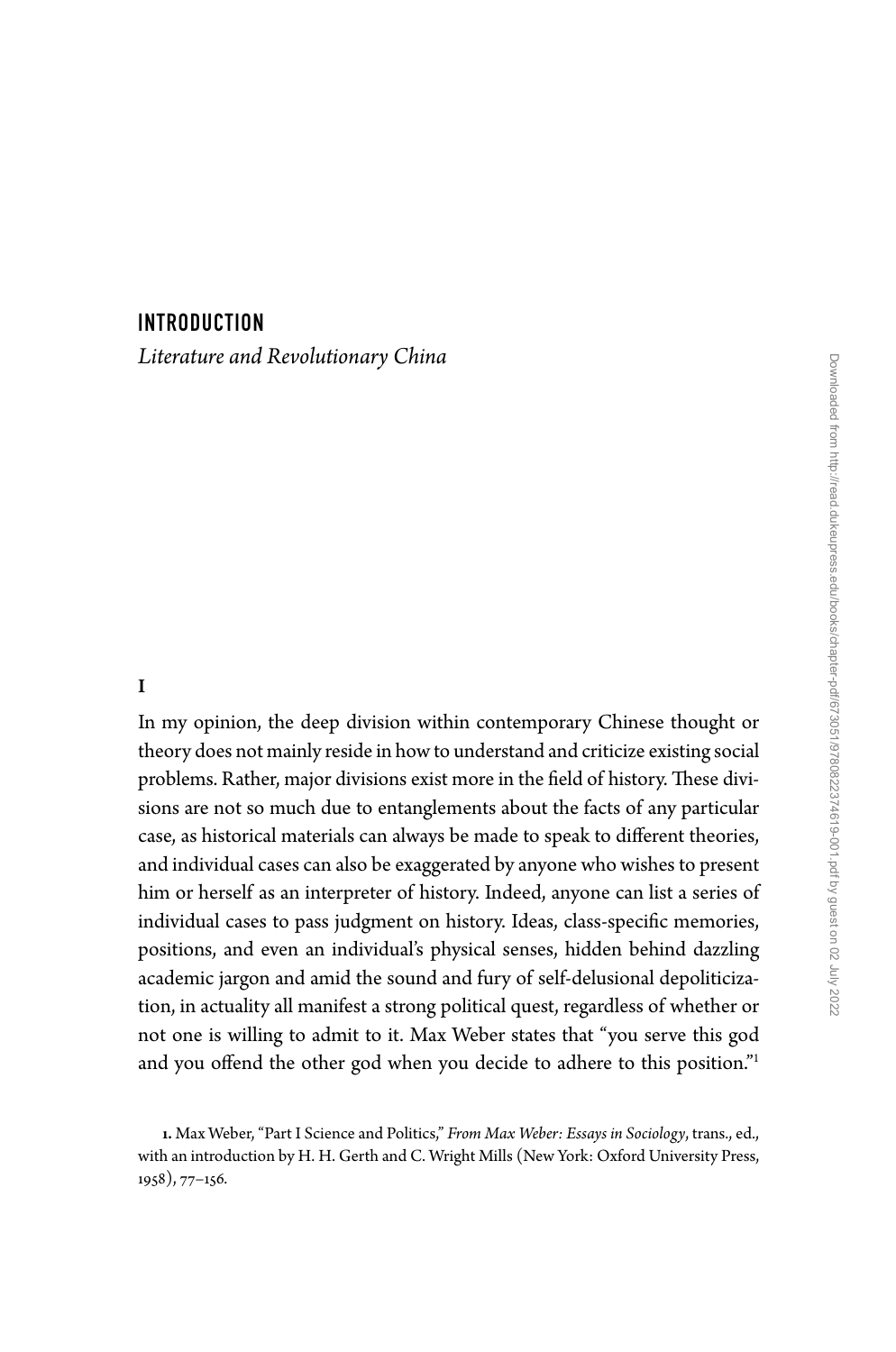In this sense, as I have suggested elsewhere, the sixty-year history of contemporary Chinese literature has in essence become a battlefield.

In his review of the first volume of Feng Youlan's *History of Chinese Philosophy*, Chen Yinque states that "for those who write about the history of Chinese philosophy, when it comes to the ideas of the ancients, they must not begin to write until they acquire a sympathy based on understanding. . . . They must learn to think and imagine so as to reach the same state of mind as the ancients, and, even if they do not share the same views, they must express a willingness to understand."2 In recent years, many scholars in China have accepted Chen's "understanding- based sympathy," which has also become a scholarly approach in the study of the history of contemporary Chinese literature.

But what does such a sympathy mean? What is to be understood? And how to sympathize? According to Chen, sympathy is a kind of attitude. In this sense, then, "understanding-based sympathy" is premised on the establishment of a particular kind of attitude toward history. In my view, this attitude is both scholarly and political, for—at least with regard to contemporary [since 1949] Chinese history—there is no transcendent or pure scholarship. A historical attitude here must direct its attention to the problematics (*mingti*) of the "resistance of the weak," an issue that is both historically specific and theoretically challenging.

Throughout the twentieth century, this issue of resistance of the weak was Marxified—or, more specifically, Leninized —in China as well as in other parts of the world. According to [Alain] Badiou's succinct summary of the *Communist Manifesto*, communism

means, first, that the logic of class—the fundamental subordination of labour to a dominant class, the arrangement that has persisted since Antiquity—is not inevitable; it can be overcome. The communist hypothesis is that a different collective organization is practicable, one that will eliminate the inequality of wealth and even the division of labour. The private appropriation of massive fortunes and their transmission by inheritance will disappear. The existence of a coercive state, separate from civil society,

2. Chen Yinque, "Feng Youlan zhexueshi shangce shencha baogao" [Review report on Feng Youlan's *History of Chinese Philosophy*, volume 1], in *Chen Yinque ji: jinmingguan conggao erbian* [Collected writings of Chen Yinque: Second publication of the jinmingguan collection] (Beijing: Sanlian Shudian, 2001), 279.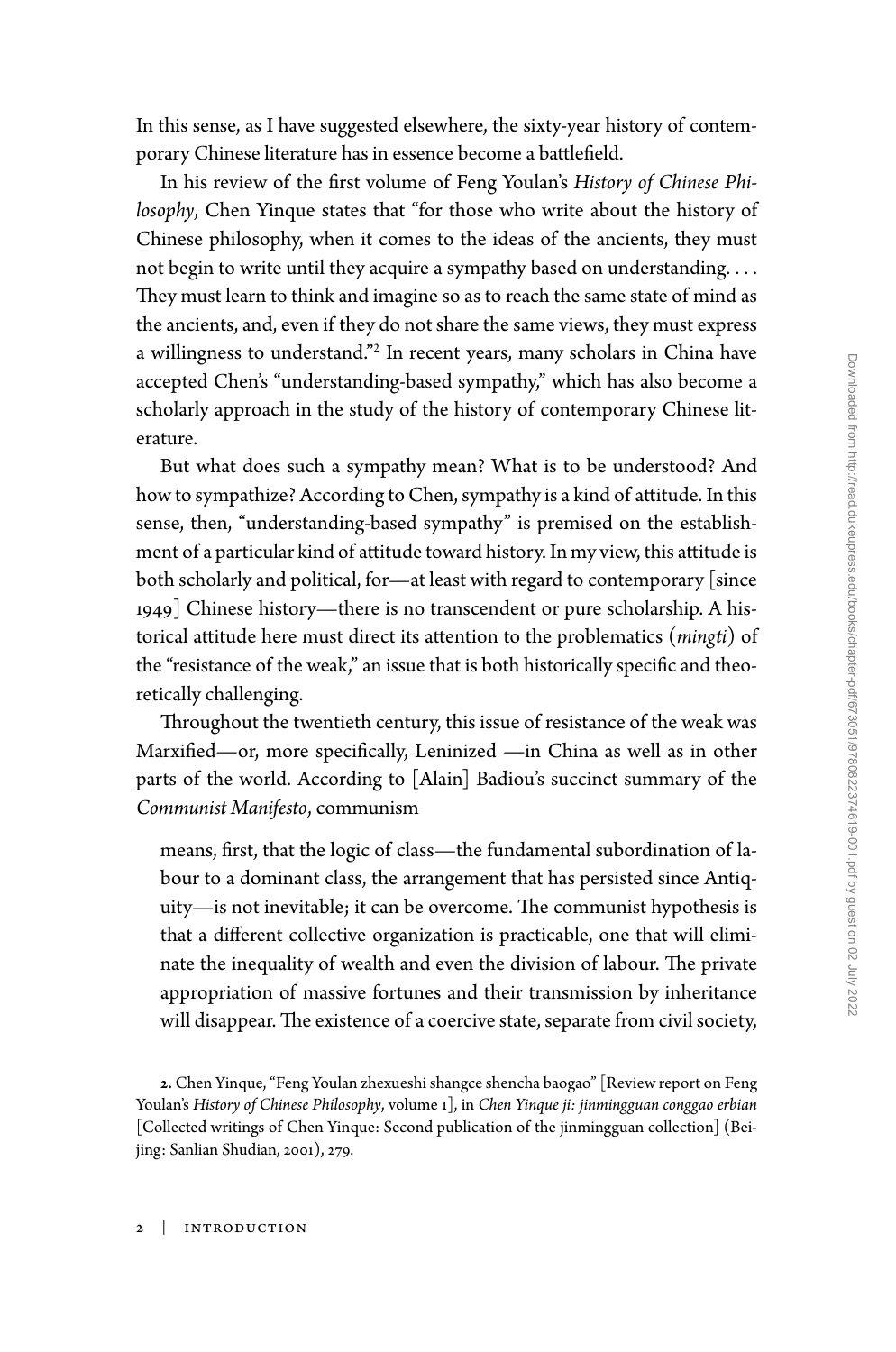will no longer appear a necessity: a long process of reorganization based on a free association of producers will see it withering away.<sup>3</sup>

Supporters and detractors of this resistance of the weak debate among themselves not only the legitimacy of the Chinese revolution, but also issues of justice in the future. Different political positions tend to condition different historical attitudes, including different scholarly views. When positions and historical attitudes are completely opposite to one another, I have a hard time seeing the possibility of compromise and communication between different schools. Debates tend to result in friends becoming strangers and going their separate ways.

Once we have established our own historical attitude through which we emphasize the legitimacy of the Chinese revolution, we also recognize that this legitimacy was grounded in the [social foundation of the] resistance of the weak and in the demands of labor—that is, the laborers—to be liberated from a state of alienation. With this attitude, I do not believe I have any reason to interpret modern rebellion as any sort of illegitimate political pursuit.

At the same time, with this attitude there could be a scholarly or conceptual danger of interpreting our history as a garden of Eden, one that was serene and wonderful. Such an interpretation can evoke an original sin implication that not only might delegitimize the various kinds of exploratory ideas and resistances that existed in the socialist period, but also might dampen any courage and drive to imagine and create a new future. In fact, I agree more with Chen's further explanation of what he meant by sympathy based understanding: that "it is very easy for this kind of attitude of sympathy to fall into the bad habit of providing far- fetched interpretation" due to the fact that "the ancient materials either no longer exist in full or are too difficult to decipher; and, without a process of careful reading and comparison, there is no history of philosophy to speak of."4 In other words, when we use our own contemporary theories, knowledge, and attitude to reconstruct history, we are prone to making mistakes in which "the more systematized [our] theory is, the further we are from a relation to the essence of ancient thoughts and ideas."5

<sup>3.</sup> Alain Badiou, "The Communist Hypothesis," *New Left Review* 49, January– February  $2008, 34-35.$ 

<sup>4.</sup> Chen Yinque, "Feng Youlan zhongguo zhexueshi shangce shencha baogao" [Review report of Feng Youlan's *History of Chinese Philosophy*, volume 1] (Shanghai: Shanghai Guji Chubanshe, 1980), 247.

<sup>5.</sup> Ibid.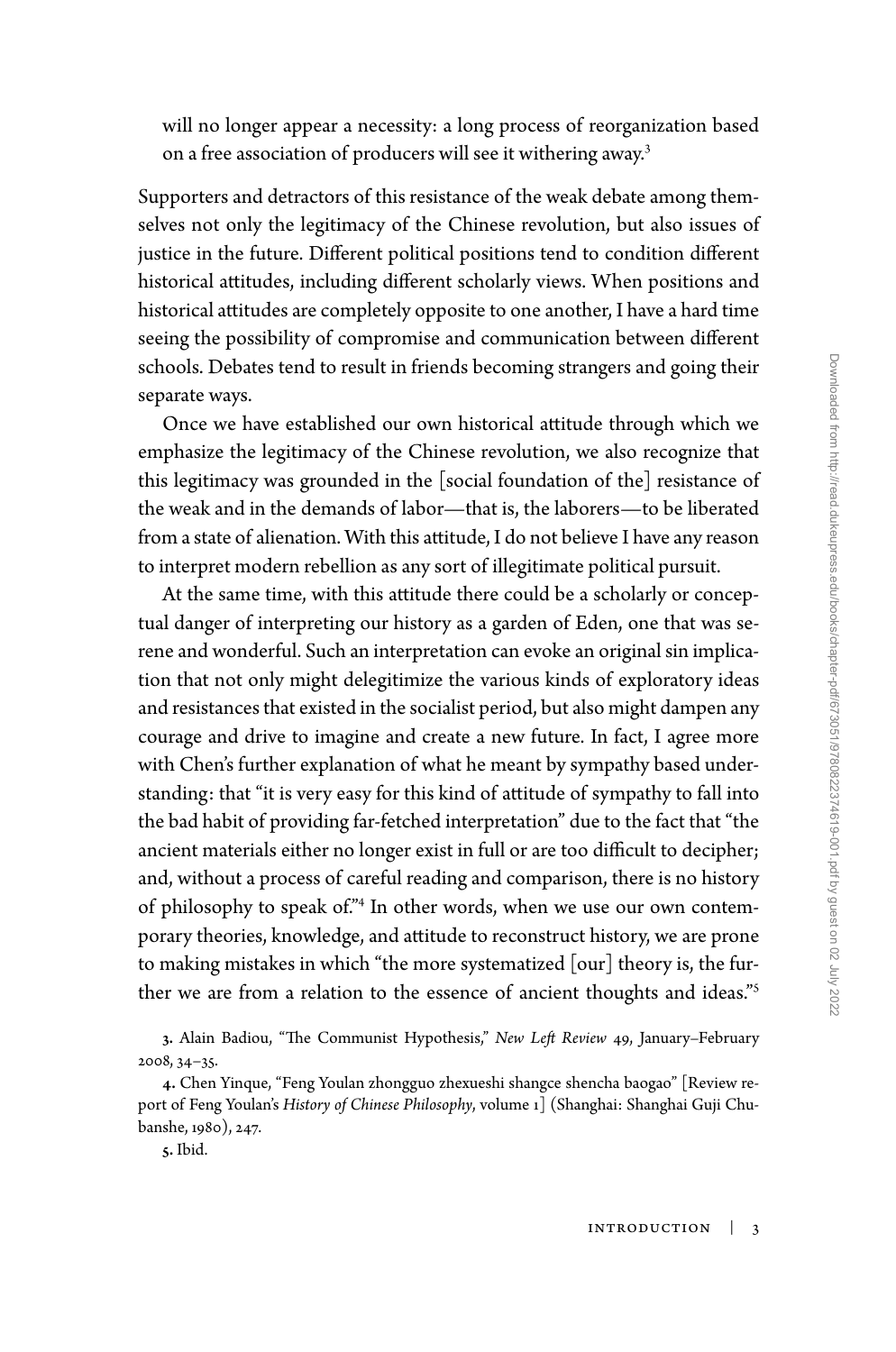According to this logic, we ought not to remain only at the level of stressing the legitimacy of the Chinese revolution. On the contrary, besides the powerful empirical facts that the legitimacy of the revolution generated, I am more concerned with the irrationality to which this legitimacy also gave rise. What this means is that we should not take the simple route of being confined by our position and attitude; instead, we must return to the complexities of historical trajectories. Such complexities, additionally, are not a simple totality of specific cases and historical detail—too often we have seen certain specific cases and details being singled out and magnified from a particular narrative point of view, when in fact the self- proclaimed universal narratives embedded are quite ideological. Rather, the complexities here refer to structural issues and trajectories, as well as to the range of entangled logics within.

Badiou, in a resolute rhetorical style, expounds on the fate and work of the Left in the West:

In many respects we are closer today to the questions of the 19th century than to the revolutionary history of the 20th. A wide variety of 19th- century phenomena are reappearing: vast zones of poverty, widening inequalities, politics dissolved into the "service of wealth," the nihilism of large sections of the young, the servility of much of the intelligentsia; the cramped, besieged experimentalism of a few groups seeking ways to express the communist hypothesis. . . . Which is no doubt why, as in the 19th century, it is not the victory of the hypothesis which is at stake today, but the conditions of its existence. This is our task, during the reactionary interlude that now prevails: through the combination of thought processes—always global, or universal, in character—and political experience, always local or singular, yet transmissible, to renew the existence of the communist hypothesis, in our consciousness and on the ground.<sup>6</sup>

On the whole, I tend to agree with Badiou. But the question is: how do we return to the nineteenth century? I believe there is no other way except by taking the legacies of the twentieth century with us—legacies that include the good and the bad and lessons from many failures—to probe and reexamine, so that we can better prepare for the arrival of another new century. Perhaps the new century is a long way away from us. Yet, as Zygmunt Bauman states, "by itself, knowledge does not determine which of the two uses we resort to. This is, ultimately, a matter of our own choice. But without that knowledge

6. Badiou, "The Communist Hypothesis," 41– 42.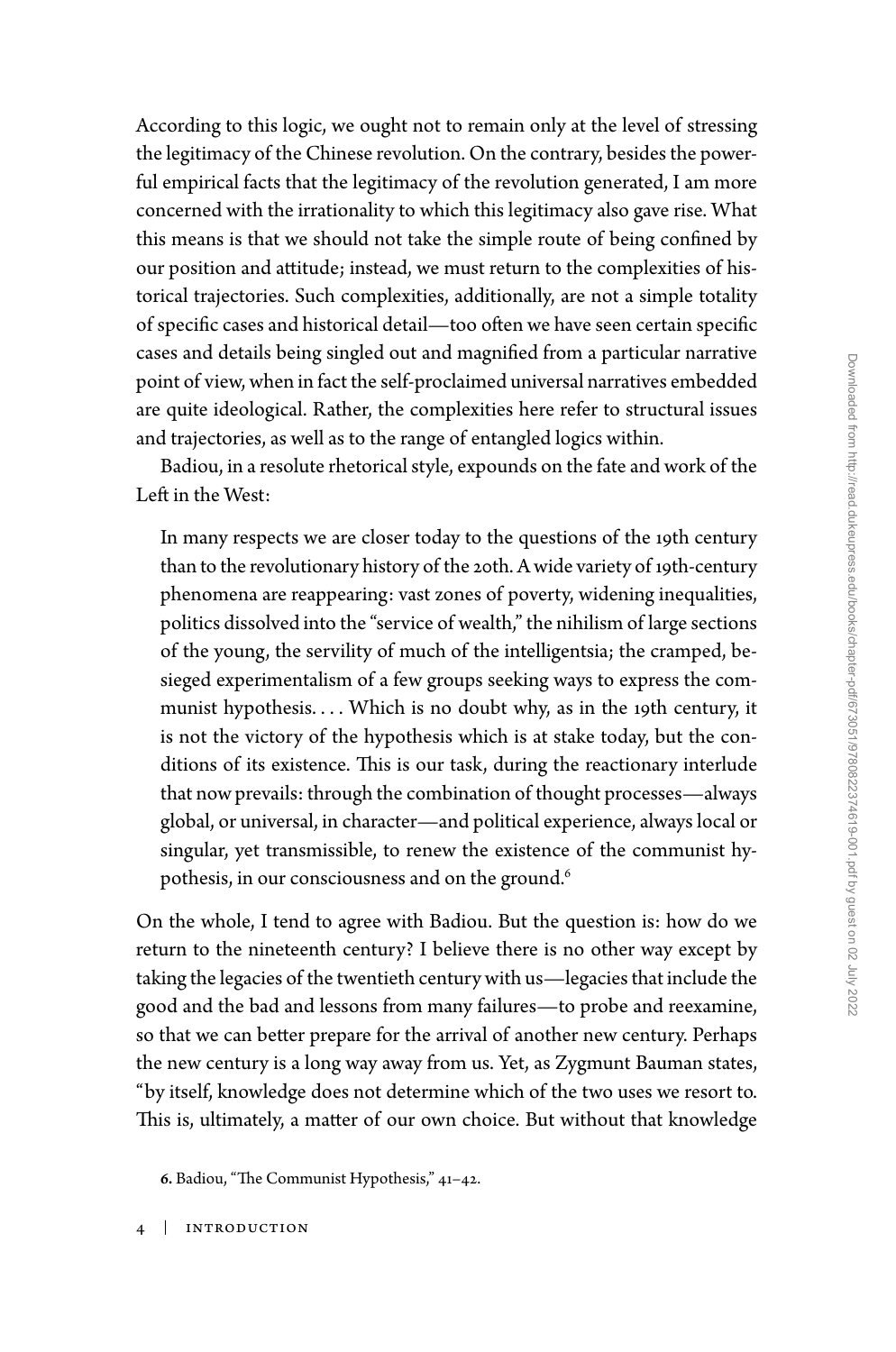there would be no choice to start with. With knowledge, free men and women have at least some chance to exercise their freedom."7

Of course I do know that, within the context of contemporary Chinese literature, such a reexamination could be perceived as sounding lofty.

## II

In this study, *revolutionary China* is largely a metaphorical term used mainly to draw a necessary line between it and traditional China or modern China. Many times and in many places distinctions among the three are not always clear. By *traditional China*, I refer to the ancient empire and the various cultural imaginaries and forms that existed within it. *Modern China* mainly denotes the period after China was forced into modernization in the late Qing Dynasty [1850s-1911] and the consequent Chinese pursuit, emulation, and imagination of Western classical modernity, which may be more simply identified as bourgeois modernity. Both traditional China and modern China, of course, are themselves figures of speech. *Revolutionary China*, needless to say, denotes the theoretical exploration, social revolution, and cultural practices of the twentieth century under the leadership of the Chinese Communist Party. In relation to this point, it is necessary to mention *Reinterpretation* (*Zai jiedu*), a book edited by Tang Xiaobing that was first published in Hong Kong in the mid- 1990s and that, after publication, found various ways of reaching the mainland.8 The importance of this book exists not only in its generating a revolution (of sorts) in the methodological approach to the study of contemporary Chinese literature, but also in its Chinese interpretation of modernity that helped liberate the notion of the contemporary (*dangdai*) from the relational confines of the notion of the feudal (*fengjian*), a conceptual framework that had been established in the 1980s. Tang's book helped significantly broaden the scope of discussion. At the same time, however, too broad a discussion of modernity is likely to erase the difference between revolution and modernity, including how we explain the difference between capitalism and socialism.

I do not mean to suggest there are not explicit or implicit historical connections between revolution and modernity. On the contrary, in just about

<sup>7.</sup> Zygmunt Bauman, *In Search of Politics* (Stanford, CA: Stanford University Press, 1999), 2.

<sup>8.</sup> Tang Xiaobing, *Zai jiedu* [Reinterpretation] (Hong Kong: Oxford University Press, 1993). Tr.: In this volume, Cai Xiang cites from the second edition of the book which was published by Peking University Press in 2007.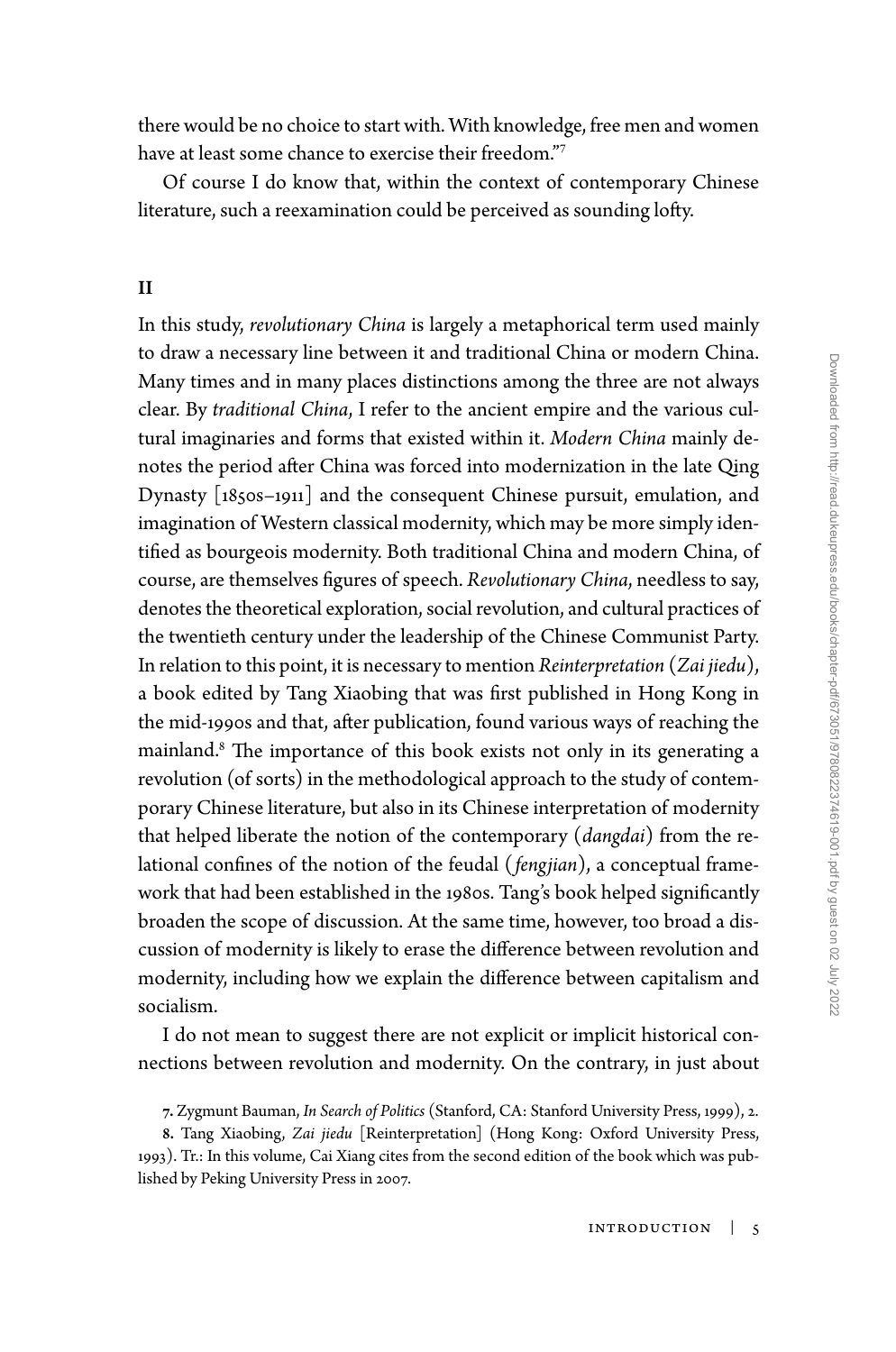every aspect, the Chinese revolution can be seen as the radical inheritor of the May Fourth New Culture Movement. Or we can say that revolutionary China is the child of modernity. As for identifying the Chinese revolution as a peasant revolution, that is no more than an empirical observation based on the fact that most of the participants in the revolution were peasants. Such an identification ignores the political modernity of the Party—the core of which was a collective of modern intellectuals—that led the revolution. The revolution's modern nature resides not only in the fact that the Party was an internationally active political organization, but also in the fact that modernizing was the major goal of the revolution, to be carried out in political, economic, and cultural terms. Indeed, in contemporary Chinese literature, traces of modernity existed in the social form shaped by heavy industry in the modern organizational model of the nation- state, as well as in the cultural expressions of radical pursuits for personal and individual freedom. Even at moments of radical debate on the form of literature, there continued to exist in-depth depictions of individual characters' inner thoughts or feelings. That was the case regardless of whether, in contemporary Chinese literature, such depictions took the form of a "new socialist person" or a "typical character in a typical environment" (*dianxing huanjing xia de dianxing renwu*).

In fact, such modern traces exist across the board in the narratives of revolutionary China. We can recall Liang Qichao's [1902] criticism of the "old historiography," in which history "was always written for the court and ministers but never for ordinary people" and which "was only cognizant of individuals but not [social] groups," "only good at describing but not prescribing," and "only about facts and not about ideals."9 If we then recall a famous statement by Mao Zedong regarding his view of history, we realize that the latter did not come from nowhere: "History is created by people. But on the stage of old operas (and in all the old literature and art that had little concern about ordinary people), people were portrayed as dregs while their masters dominated the stage. Now you have reversed what had been turned upside down, returning history to its actual look. I congratulate you on turning a new page on the old opera."10

<sup>9.</sup> Liang Qichao, "Xin shixue" [New historiography], in *Qingdai xueshu gailun* [An overview of Qing Dynasty scholarship], ed. Xia Xiaohong (Beijing: Renmin Daxue Chubanshe, 2004),  $232 - 34.$ 

<sup>10.</sup> Mao Zedong, "Gei Yang Shaoxuan, Qi Yanming de xin" [Letter to Yang Shaoxuan and Qi Yanming], in *Mao Zedong wenji* [Collected Writings of Mao Zedong] (Beijing: Renmin chubanshe, 1996), 3:88.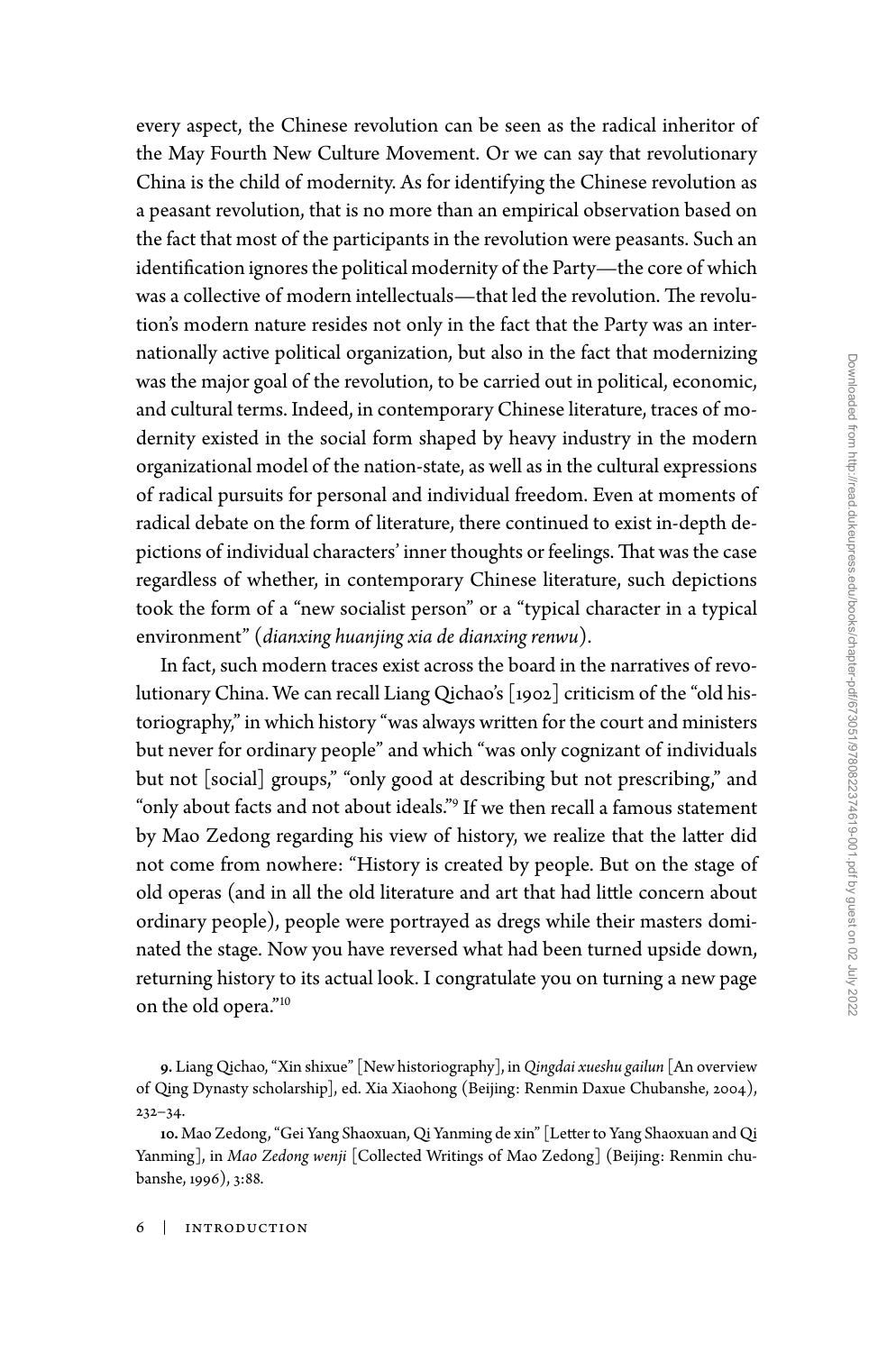It goes without saying that it is this kind of modern [impulse] that led to the strong antitraditional characteristics of revolutionary China. However, we must not equate the modernity pursued by revolutionary China with bourgeois modernity. First, we ought not to understand the Chinese revolution as purely a nationalist revolution (despite its strong national color). On the contrary, this revolution always had a strong internationalist tendency. Both during its early association with the Communist International and later, in the formation of the theory and practice of the Third World, there were clear indications of the international backdrop of revolutionary China. Second, such internationalism is proletarian in nature, which in turn conditioned the difference in value orientation between revolutionary China and modern China, with the former refusing to join the world capitalist system. The difference is primarily manifested in revolutionary China's attempts at transforming itself from a nation-state to a class-state, where the subalterns became the masters of the state with a newly promoted politics of dignity; where, among other things, the bureaucracy was constantly challenged and resisted; and where a new principle of relatively equal distribution was established. All of this revealed revolutionary China's "antimodern" characteristics that, according to Wang Hui, can be identified as a kind of "antimodern modernity."<sup>11</sup> Of course, there may be other identifications such as "alternative modernity" or "revolutionary modernity." At issue, however, is not what label to attach but in-depth analysis and discussion.

It is important to note that revolutionary China's challenge and resistance to modernity simultaneously carried with it a strong local color. I do not want, however, to place the discussion of the local quality within the framework of nationalism. I emphasize its localism to stress the fact that "any political experience is always local and unique."<sup>12</sup> But we must not assume that no universality can stem from local political experiences. This in fact explains why revolutionary China would later participate in the struggle for worldwide universality, even if the struggle was mainly confined to Marxist terms. This struggle does not have to do only with the legitimacy of one locale's political experience. Rather, it has everything to do with how to construct a vision for

11. Wang Hui, "Dangdai zhongguo de sixiang zhuangkuang yu xiandaixing wenti" [Contemporary Chinese thought and the question of modernity], *Tianya* (Frontiers) 5 (1997). Tr.: For English translation, see "Contemporary Chinese Thought and the Question of Modernity," trans. Rebecca Karl, *China's New Order*, ed. Theodore Huters (Cambridge: Harvard University Press, 2003), 139-87.

12. Badiou, "The Communist Hypothesis," 42.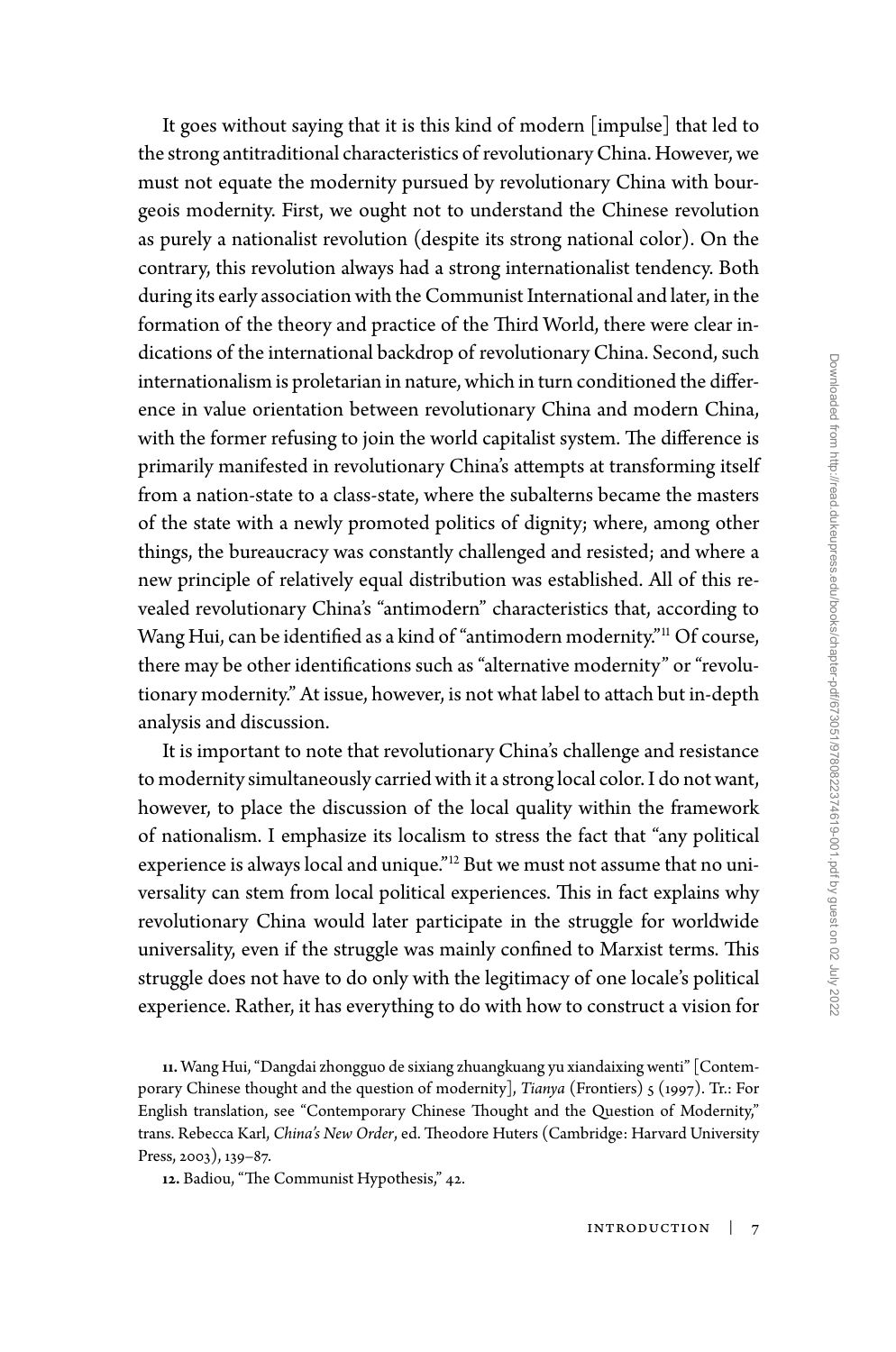the world that is both universal and diverse. It is in this sense that I believe that revolutionary China is one of the most important [conceptual and historical] legacies of the twentieth century.

Precisely due to this particular local political experience, which is also a particular local literary experience, there also exists a complex relationship between revolutionary China and traditional China. Similar to the entanglement between revolutionary and modern China in the literary sphere, in the political sphere the relationship between revolutionary and traditional China is often imbued with paradoxes. On the one hand, the Chinese revolution completely turned the traditional hierarchical order upside down; this included destroying the rural clan system. Such destruction demonstrates the modern characteristics of revolutionary China. On the other hand, revolutionary China also enlisted different aspects of traditional cultural resources and successfully transformed them into locally specific modern forms. Such a transformation is multilayered. For example, while the rural clan system was destroyed by the revolution, yet because contemporary China retained the natural village as an organizational unit across the rural regions,  $[post-1949]$ society was able to effectively use the governing model of the traditional clan. In literature, therefore, we find narratives about someone who leads or is the head of the house, such as Liang Baosheng in *The Builders*. These narratives are indications that traditional ethical politics may well have continued to exist even as they were being transformed in and by China's contemporary society.

As a matter of fact, the Chinese revolution offered creative and successful experiences and models for dealing with the complex relationship between modernity and tradition. How to understand all of this remains an important area for further study, including the question of how to study the politics of resistance in the socialist period. Obviously it is not difficult to focus on ostensibly dissident views, such as the relationship between [Aleksandr] Solzhenitsyn's Gulag system and Soviet communism. Rather, the difficulty lies in how to understand the fact that Chinese socialism retained within its own system a politics of resistance that provided it with a degree of legitimacy. Mass movements (including the "four bigs")<sup>13</sup> not only became a form of resistance from within the system, but they also contributed to the formation of the structure of feeling of socialist society in which antibureaucratism was

<sup>13.</sup> Tr.: The "four bigs" refer to "*daming, dafang, dazibao, dabianlun*," loosely translated as speaking out freely, airing views fully, holding great debates, and writing big- characters posters.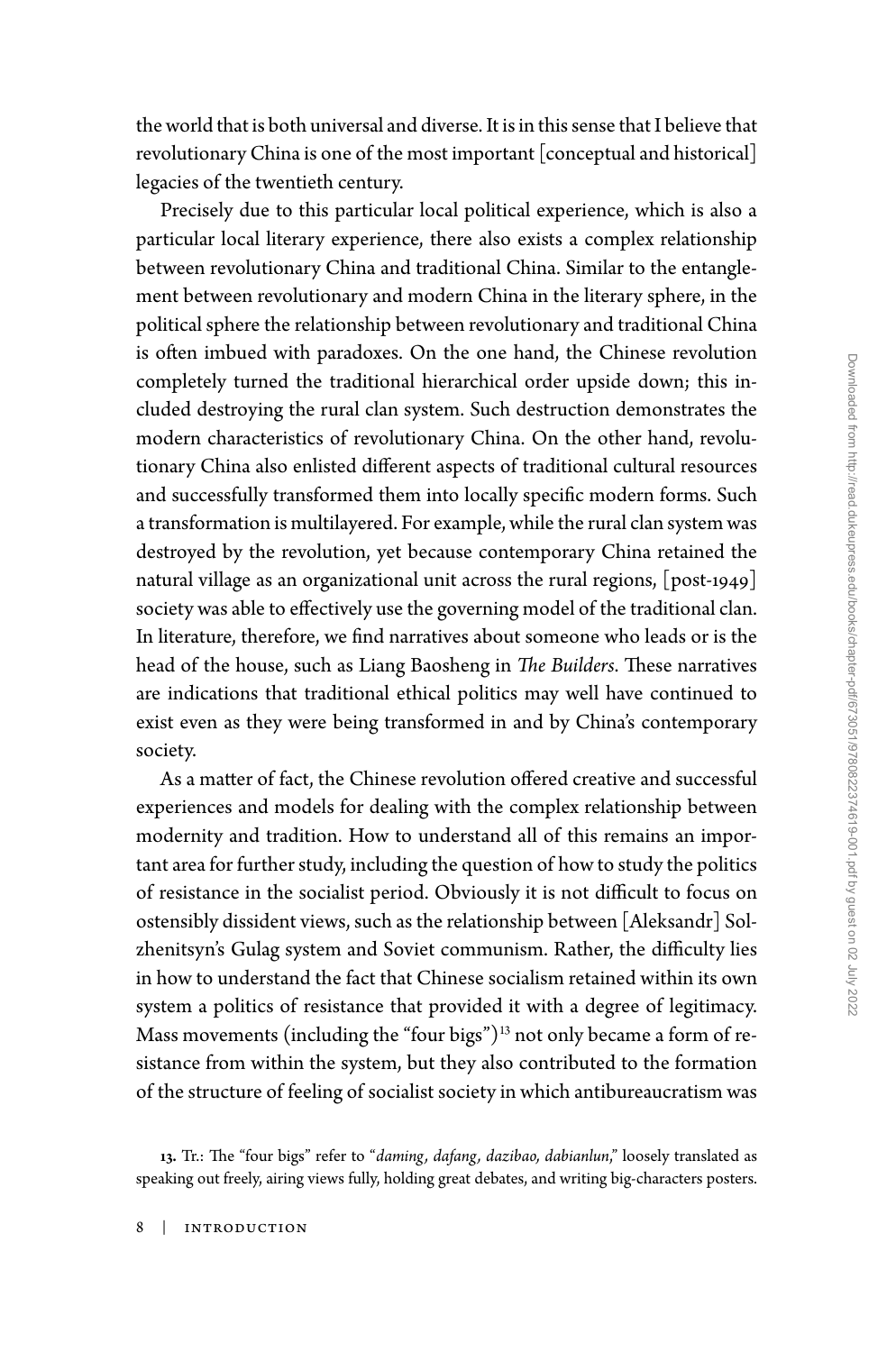naturally legitimate, a legitimacy that allowed constant antisystemic movements to occur. I do not attribute such resistance to influence either from the West or from Chinese tradition, because such attributions tend to turn resistance into a natural part of elite intellectual history or the birthright domain of the Chinese peasants themselves, thereby channeling antisystemic resistance into the ideological framework of a capitalist—liberal capitalist, for example—interpretation. On the contrary, the antisystemic movements originated more from the support of the system itself (including the support of Mao Zedong), in the attempt, based on communist ideals and visions, to combat or resist certain concrete practices in socialism. I believe this constitutes the essence and complexity of the politics of resistance in the socialist period. What became a problem had to do with the fact that in the socialist period, the boundaries of the politics of resistance were difficult to delimit. On the one hand, the system hoped to use the politics of resistance to overcome systemic problems of its own. On the other hand, whenever such politics transgressed certain limits, the suppression of mass movements followed—the Anti-Rightist Campaign  $\lceil 1957 \rceil$  and the Cultural Revolution being two prominent examples. At the same time, however, such politics of resistance (mass movements) were considered legitimate within the system (supported by its ideology). Such legitimacy would allow this politics of resistance to move beyond the memories of a past suppression, to call on and attract new participants for inclusion.

That is to say, we must recognize that, even in the socialist period, this politics of resistance still presented a significant danger. Only with this dialectical understanding can we explain why, during the socialist period, there always existed antisystemic movements—regardless of their forms—and can we understand how they helped constitute a vital social force in that society. Even today they remain, in the form of a tradition that continues to influence us. At the same time, I have refused to describe modern Chinese history simply as a history of ideas of elite intellectuals. I prefer to treat modern Chinese history as a spatial domain, where different forces contend with one another for ideas and interests and where contingent political opportunities occur.

Meanwhile, we must also recognize that this particular local political and cultural experience has always existed within the conflict between certain universal ideas. This local experience, moreover, can, from time to time, be suppressed by such universality. For example, the process of the Chinese revolution created a political situation that was heterogeneous in nature, be it in the governing of the minority regions or the creation of rural and urban differ-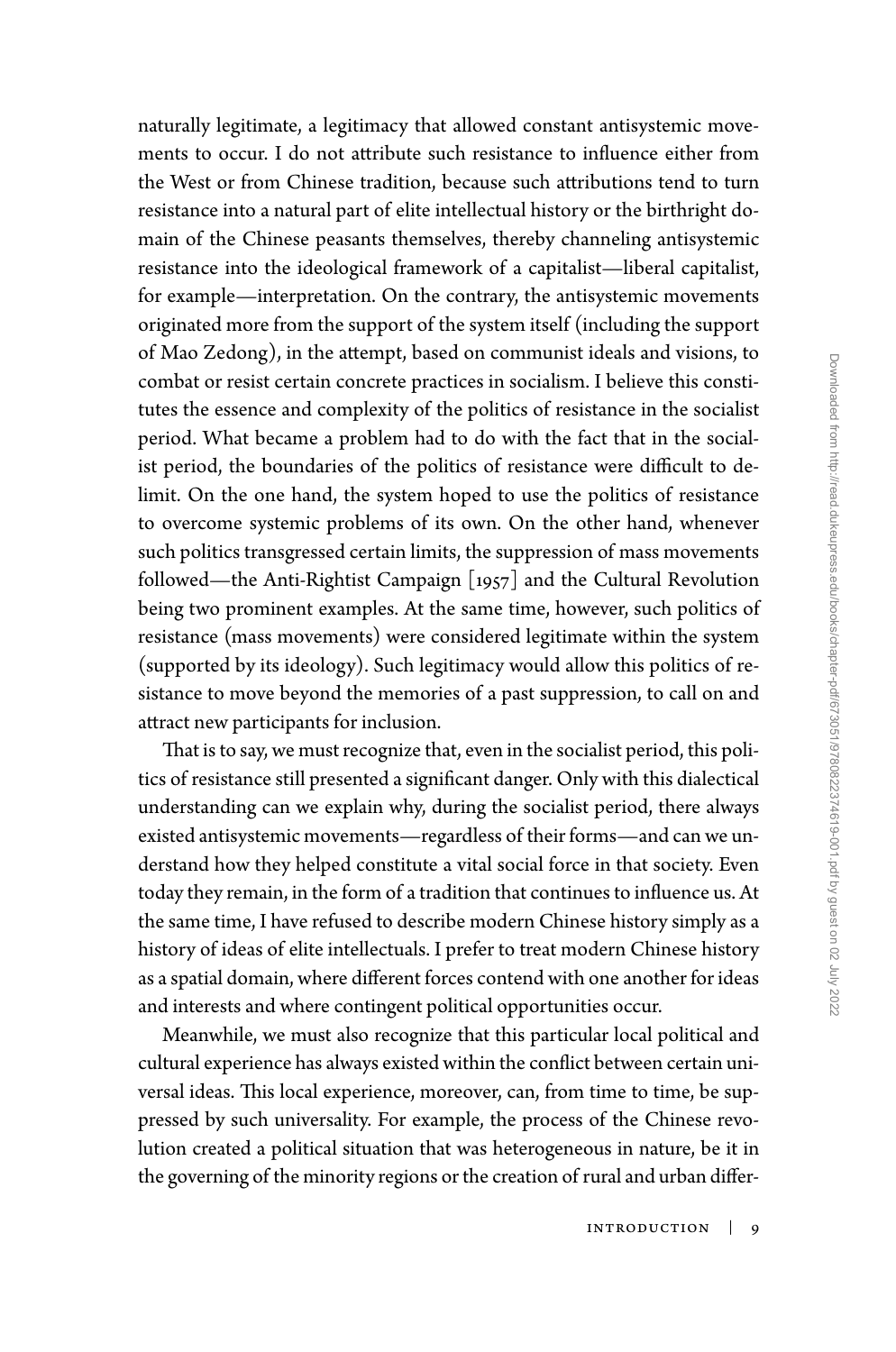ences. Meanwhile, this state of heterogeneity inevitably faced two challenges, one in the domain of governance and one in terms of ideology. When it comes to the form of governing, the heterogeneity was challenged by the centralized state power in its modernization pursuits. Socialist ideology, by the same token, was universal and required a tendency toward homogeneity as opposed to heterogeneity. As a result, conflicts between homogeneity and heterogeneity ensued. Recognition of the local political experience created during and by revolutionary China must therefore be juxtaposed to recognition of the local conflict with universality. In this sense, we could say that the so-called new and creative form (including newly created system) of the first thirty years of the People's Republic of China (including the Cultural Revolution period) was in fact not new enough.

However, some newer ideas and concepts may have been articulated in literature. For this reason, therefore, when it comes to the study of the literature of this period, I would caution against a ready application of the notion of system unification (*yitihua*), a concept originally put forward by the scholar Hong Zicheng.<sup>14</sup> A literal interpretation of the concept could lead to treating the literature of the first thirty years as if it were an absolute and homogeneous system. To be sure, to go against that grain entails greater difficulties, for the object of the present study is not clearly defined: it can be described as part of the system, albeit mixed with antisystemic elements; or it can be identified as the antisystemic nature inherent in the system itself or as a system that is inherently antisystemic. Nevertheless, precisely because of such a lack of clarity, the present study provides the possibility for close textual reading of contemporary Chinese literature. It also challenges us to come up with a new methodological approach.

#### III

When discussing the legitimacy of revolutionary China, one inevitably encounters challenges and questions. Issues such as violence cannot be fully addressed by relying on a certain historical attitude only. Needless to say, like many other revolutions, including bourgeois revolutions, the Chinese revolution was accompanied with blood and violence. Few people, I believe, would praise violence just for its own sake. The real issue lies in how to examine

<sup>14.</sup> See Hong Zicheng, *Zhongguo dangdai wenxueshi* [History of contemporary Chinese literature] (Beijing: Beijing Daxue Dhubanshe, 1998).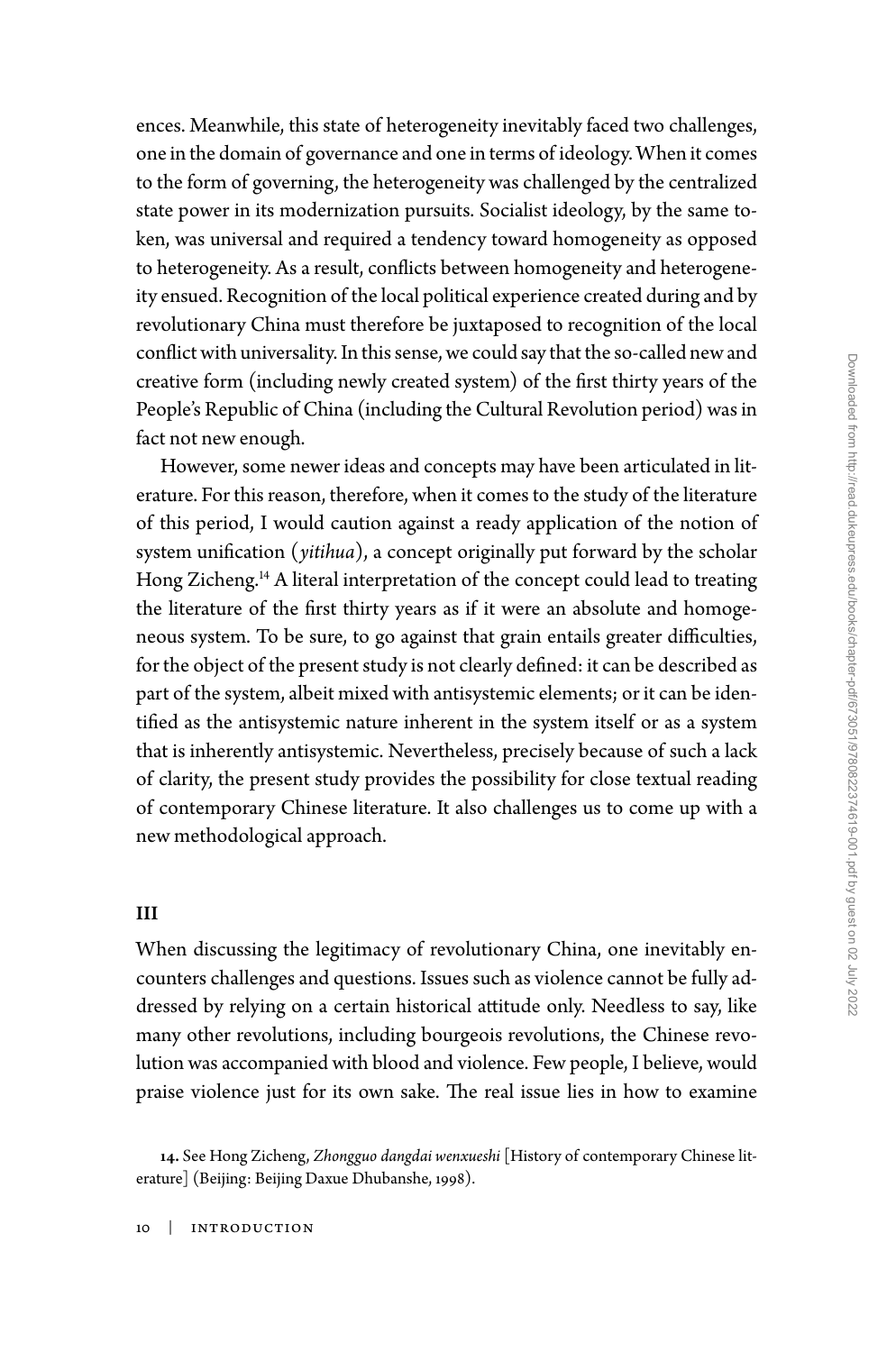revolutionary violence. One view stipulates that revolution is often forced and is therefore by nature violent. This description, however, does not offer an in-depth explanation of what constitutes revolutionary violence. While there exist a slew of studies on violence by the state or by the masses, when it comes to the specific violent forms of the Chinese revolution, few profound or historically sound studies exist. The factors that prevent in-depth study from occurring are very complex; some of those factors include criticisms based on memories informed by a particular class position, but more criticisms tend to be opportunistically motivated. For such critics, there is a ready resort to humanism whenever they wish to critique the violence of resisters. But when facing violence by the oppressors, they pretend neither to see nor to hear it, and their humanism is nowhere to be found. Of course one does not have to take such opportunistic criticism too seriously, but it is nevertheless the most difficult kind to deal with, for whenever we are prepared to seriously address it, it tends to quickly disappear into another system of logic.

Still, this does not mean that violence is not an important issue to address and debate. Quite the contrary. To a certain extent, violence is already not about violence itself, but a domain for debate. By entering this domain, not only can we delve more deeply into specific historical contexts, but we can also better grasp the structure of ideas in our own times. For example, among all criticisms of violence, land reform may figure as one of the most important [revolutionary] symbols. But many of the criticisms of land reform are mixed up with a positive imaginary of the traditional gentry- class structure and a tendency to resort to a moralistic discourse. Many such critics fail to realize that this rural social structure had already declined and disintegrated over a long period of time in history. After the mid-nineteenth century, the rise of the modern nation- state further demanded the establishment of a different social structure—the process of destruction of the old structure in early Chinese modern history had also given rise to landlords turning into local tyrants. The Chinese revolution was mainly to further carry out the historical trajectory and put it into practice. The scholar Du Runsheng summarizes the significance of the land reform in two points: (1) for the construction of a modern nation-state system, and  $(2)$  for the peasants to acquire their own class consciousness.15 It goes without saying that such important historical events should not be interpreted only in moral terms. At the same time, I do not

<sup>15.</sup> Du Runsheng, *Du Runsheng zishu: Zhongguo nongcun tizhi biange zhongda juece jishi* [Du Runsheng remembers: Memories of the important decisions on China's village structural transformation] (Beijing: Renmin Chubanshe, 2005), 18-20.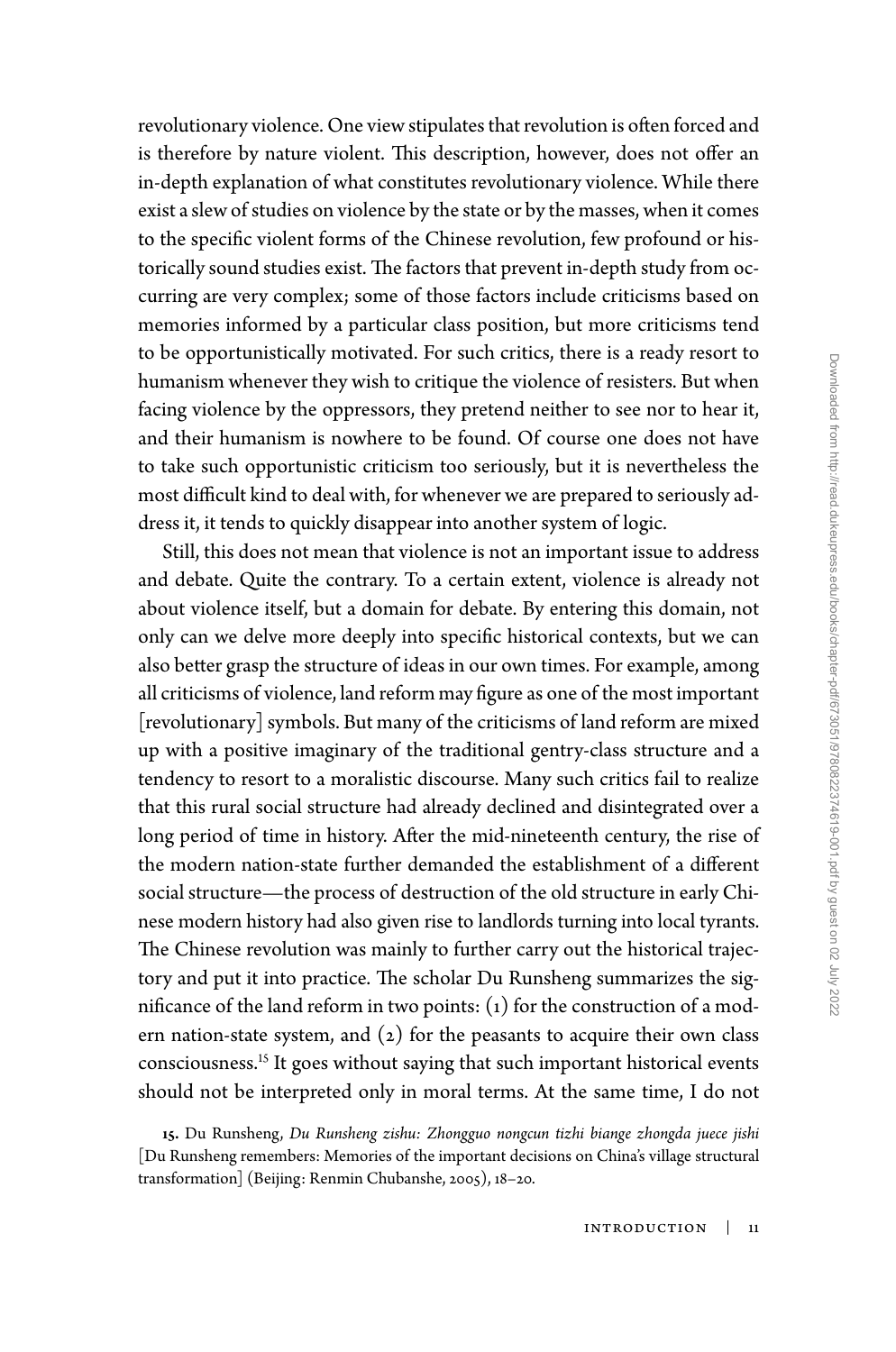agree with the violence that occurred after 1949, especially certain discriminatory violence that emerged from the simple fact that by then the proletariat had become power holders. So it should be clear that my understandingbased sympathy largely sides with the resistance of the weak. Only when we critically reflect on discriminatory violence can we better understand the significance of Yu Luoke's *On Family Origin* (*Chushen lun*) [which critiqued such a discriminatory basis for violence].<sup>16</sup> Meanwhile, however, I would still argue that even when it comes to discriminatory violence, our understanding should not remain at the level of morality alone. There are quite a few other factors to consider, including the international and geopolitical during the first thirty years after 1949.

So far as my study is concerned, I pay particular attention to criticisms from within China's own scholarly communities. One of those critiques stipulates that we return to modern Chinese history to find the origins of various strands of thought. From the very beginning of this history, there were already, albeit fragmented, thoughts and ideas akin to socialism.<sup>17</sup> The significance of these early ideas lies in the need for us to expand the resources for developing our own ideas by enlisting certain existing schools of thought in our thinking today. The truth of the matter is that the Chinese theory of socialism we discuss today tends to be too unilateral, oriented too much around Mao Zedong's words and ideas. Other communist theorists such as Zhang Wentian and Xie Juezai rarely enter our theoretical horizon. For this reason, I agree with the argument that we need to open our minds and expand our theoretical horizon further. At the same time, I do not take this argument as the politically correct point of departure in my study, because I do not subscribe to the same logic as those who foreground this view and argue that the problem with revolutionary history is that it veered off course from those early theorists' views. I prefer to examine theory within a specific historical context—which, in this case, is the context of the Chinese revolution, including all the historical experiences that created revolutionary China. I believe

17. Tr.: See Arif Dirlik, *Origins of Chinese Communism* (New York: Oxford University Press, 1989) and *Anarchism in the Chinese Revolution* (Berkeley: University of California Press, 1992) for indications of early strands of radical socialistic thinking. Also see Lydia H. Liu, Rebecca E. Karl, and Dorothy Ko, eds., *The Birth of Chinese Feminism* (New York: Columbia University Press, 2013), general and historical introductions, for summaries of early radicalism and feminism.

<sup>16.</sup> Yu Luoke, "Chushen lun" [On family origins], *Wenhuadageming he ta de yiduan sichao* [The Great Cultural Revolution and its hereditary thought], ed. Song Yongyi (Hong Kong: Tianyuan Shuwu, 1997).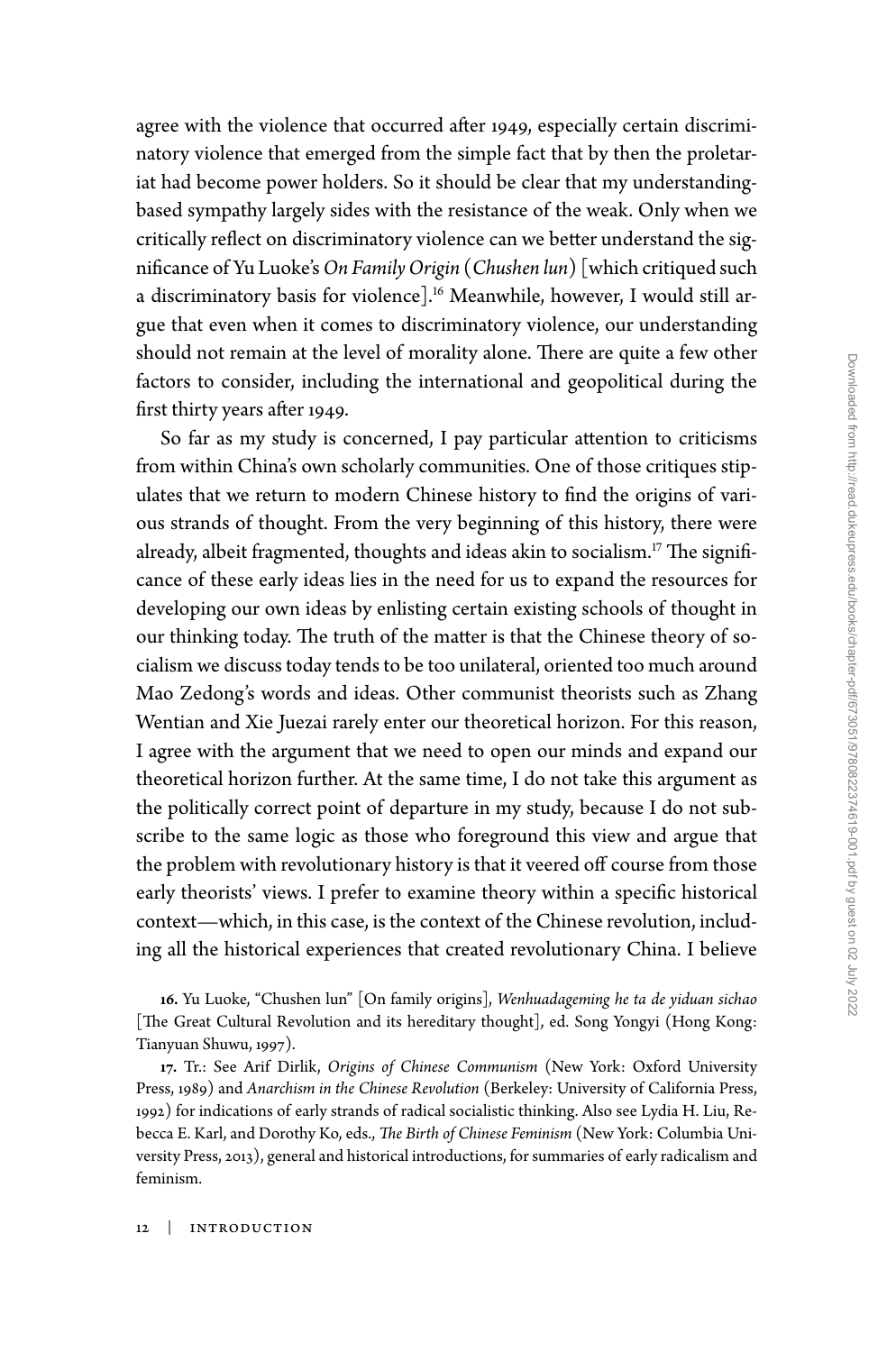it is only when we enter these experiences directly that we can actually enter contemporary Chinese history to learn from both its experiences and lessons. Only when we are clear about this particular twentieth- century legacy can we actually face the future, while knowing what socialist visions from modern history can be effectively enlisted for us today.

#### IV

As a matter of fact, the focus of my study is not entirely on revolutionary but rather also on postrevolutionary China. *Revolution* here refers to a specific historical practice in China, which we can define, in a form of shorthand, as a social- political practice that takes the form of a large- scale military resistance with the goal of capturing state power. Relative to this revolution, after 1949, China essentially entered a postrevolutionary period, which is of course a metaphorical reference. What I mean by *postrevolution*, then, differs from what Daniel Bell in *The Cultural Contradictions of Capitalism* refers to as "the day after the revolution."18 I acknowledge the obvious symptoms of "the day after" that Bell identifies, but in China, there were numerous entanglements that on a fundamental level had much to do with Lenin's theory of "achieving socialism in one country."

The real issue may well lie in how to deal with one country's becoming socialist. On the one hand, the nation- state as a modern governing form, along with the strengthening of the state apparatuses and management, took center stage in the international geopolitical system. On the other hand, as one country in such a modern world, how can it exist as a pure socialist country as it carries out its own modernization construction (*xiandaihua jianshe*)? These domestic and global questions—including all their mutual contradictions, conflicts, and various resultant tensions—constituted the complexities of the postrevolutionary in China.

If revolutionary ideals—including the concrete political practice leading to the realization of socialism in one country—were the original motivation of the revolution, then postrevolutionary socialist China responded to this central problematic in its own creative way. In the present study, aside from treating socialism as a universal political idea, I also intend to explore socialism in practice by specifically focusing on the following three aspects.

<sup>18.</sup> Daniel Bell, *The Cultural Contradictions of Capitalism* (New York: Basic, 1976).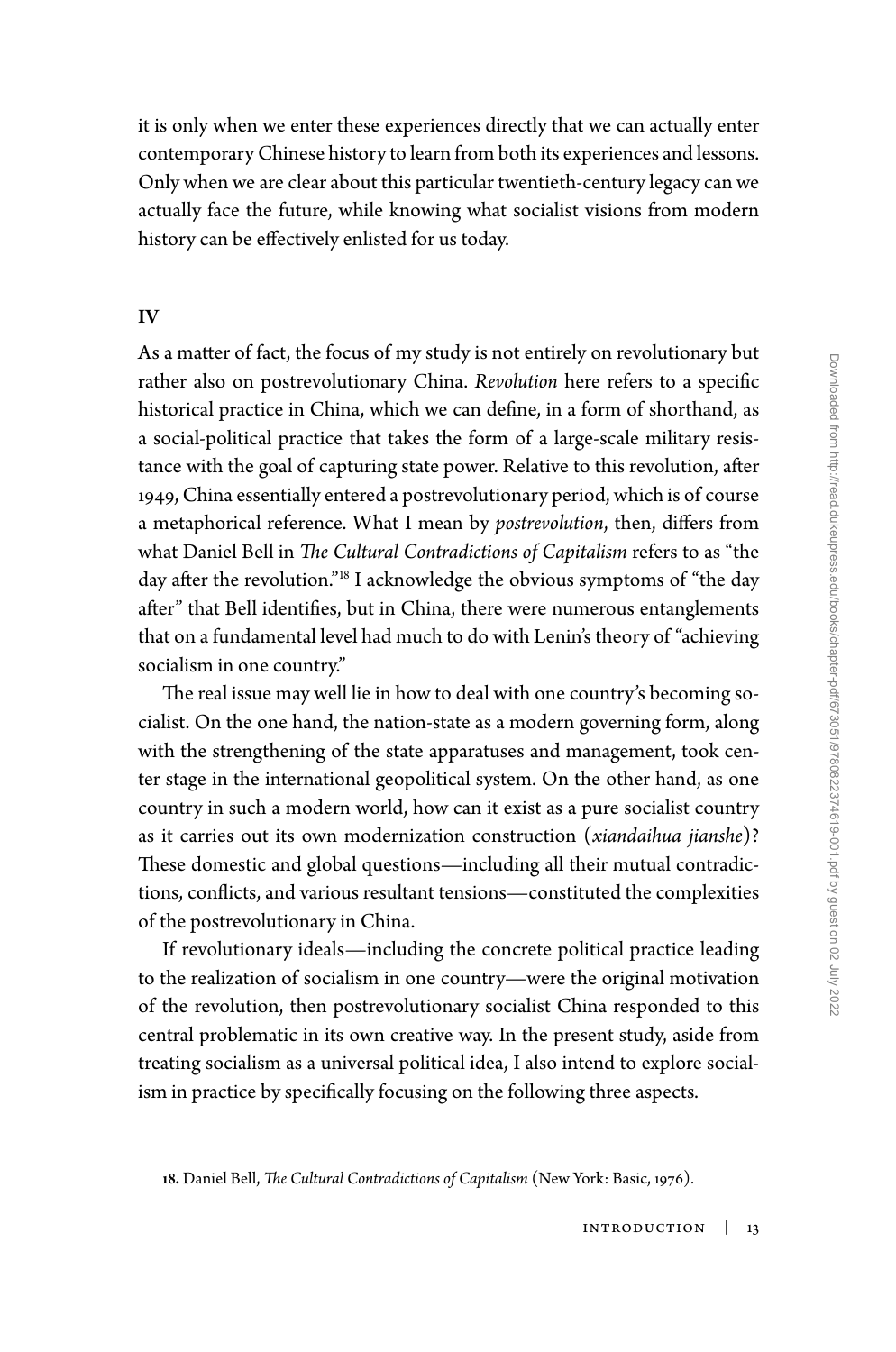First, I interpret Chinese socialism as a historical process filled with both tensions of self-negation and impulses for continuous revolution. These tensions and impulses may have been given rise to by the characteristics of the specific historical period of the Chinese revolution—that is, the new democratic period (1940s and 1950s). But they may have even more to do with the anxiety generated by the tension between revolutionary ideals and the characteristics of the new democratic historical period. Let us take the notion and practice of the "united front" (*tongyi zhanxian*) for example. On a metaphorical level, the united front corresponds to [Antonio] Gramsci's notion of compromise, which in theory conditions the model of practice (including the form of governing by the state) for a socialism founded in a specific global and domestic historical moment. On a deeper level, however, I interpret this historical process as one in constant response to revolutionary ideals (the communist imaginary). To be sure, no political practice can be carried out without veering off the course of the framework of theory; there are always other factors at play (including various historical contingencies). What often results is a tension between grand and long-term ideals and specific local political experiences. The desire to overcome or negate the status quo, therefore, constituted an impulse for continuous revolution within [Chinese] socialism. Throughout this historical process of self-negation, there persisted a radical spirit of experimentation and endeavors to create a concrete new system, but all of this also disrupted and affected people's everyday life, a factor that led to the retrenchment that happened in the 1980s.

For critics, however, how to reenter this historical process for a fuller understanding remains one of the most important tasks. History cannot be hypothesized. Still, we can ask a hypothetical question: if there had not been such a self-negating history, what would China have become? For example, if there had not been the collectivization movement, what issues would rural China have faced? In the 1960s, the novelist Zhao Shuli made strong but sincere criticisms of the commune movement. But his criticisms were always premised on one key point—namely, that collectivization "stopped the rural reclassification that had started to occur after the land reform."19 We might not have been able to fully comprehend what Zhao meant by this point thirty

<sup>19.</sup> Zhao Shuli, "Xie gei zhongyang fuze tongzhi de liang feng xin" [Two letters to comrades in the central government], in *Zhao Shuli quanji* [Complete collection of Zhao Shuli's writings] (Taiyuan: Beiyue Wenyi Chubanshe, 1994), 5:323.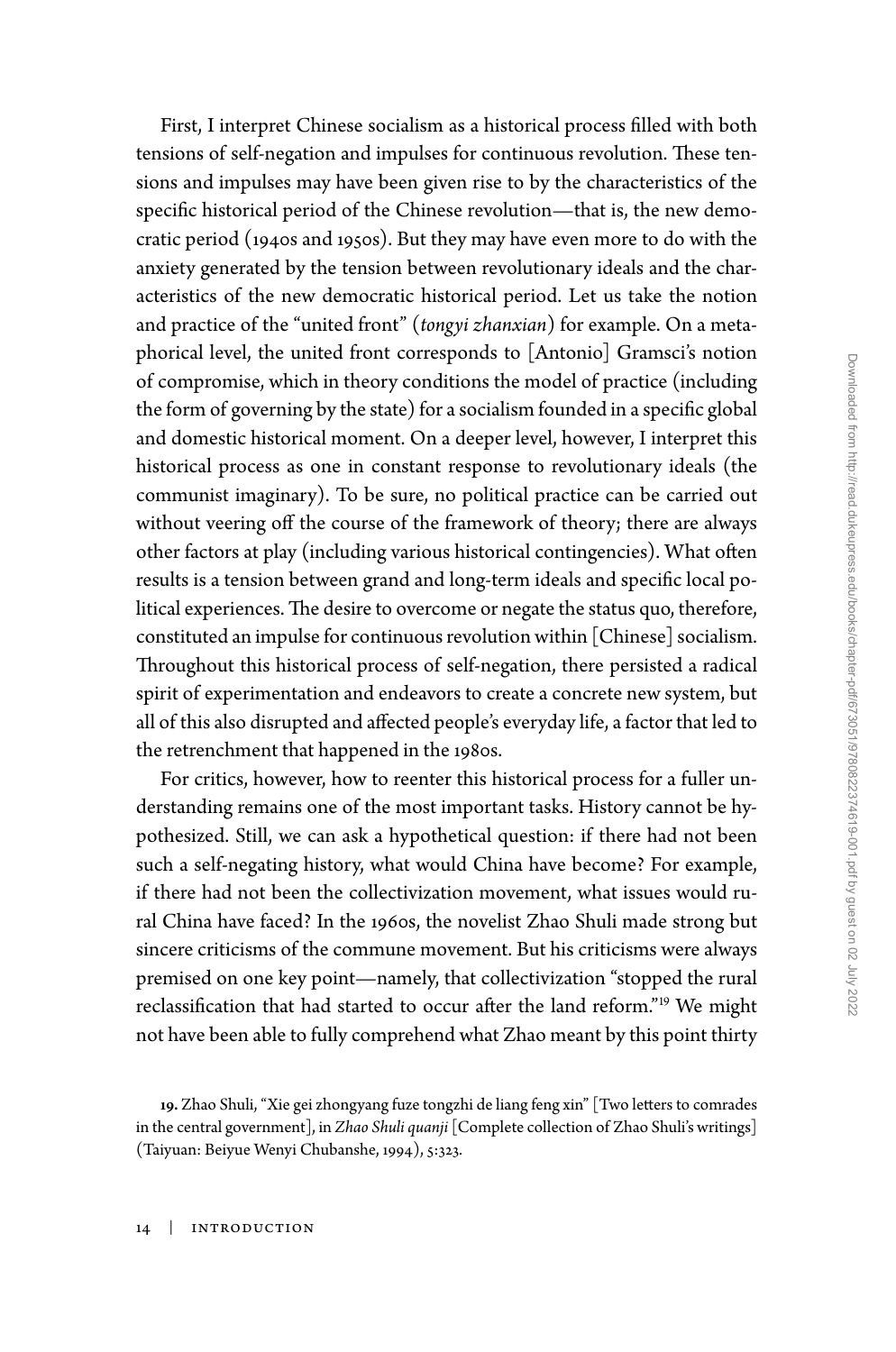years ago, but today we can. To be sure, as a revolutionary ideal, Chinese socialism could not just stay at the level of [ensuring] equality at the starting line; it also had to consider equality in the process and in outcome. So it had to be vigilant about the problems that occur in the process. The conceptual tensions revealed in Zhao's criticism are in fact highly valuable. Just this point alone, in my view, offers a concrete example of the importance of conceptual legacies of twentieth-century China.

Second, as mentioned above, I treat socialist (postrevolutionary) China in spatial terms, as a topological domain. This domain contains two levels of meaning. On the first level, socialist China was an international space in which China was located within the structure of global geopolitics. As Immanuel Wallerstein states, "geopolitics is about the structural constraints that govern, over a medium run, the interplay of the longer- term political and economic interests of the major players in the world- system. . . . An analysis of geopolitics is therefore an analysis of middle- run structures and trends. At any given moment, it is about a future that is uncertain."20 If we remember the Cold War geopolitics between 1949 and 1966, we can understand what is meant by these structurally constraining factors. It is precisely the existence of these factors that partially conditioned the policy readjustments in socialist China. These readjustments exerted their influence not only in politics and economics but also in culture. For example, the accusations of peaceful evolution drummed up in the 1960s [by Mao and his supporters against Liu Shaoqi and other "capitalist roaders"] gave rise to anxiety inside China over issues of everyday life. Hence, at the same time as we consider any radical political experimentation inside China, we must also consider the presence and role of the international structurally constraining factors. Those factors constructed China as a socialist other in [Cold War] geopolitics.

On the second topological level, socialist China was at the same time a national space, constituted by the presence of different classes and groups and the struggles among them. Some classes were destroyed while many more continued to exist, including the bourgeois business class. The fact that these classes were able to "peacefully" enter the socialist stage seems to be one of the major characteristics of Chinese socialism. But the class memories of the extinguished classes and especially of the remaining ones did not readily dis-

<sup>20.</sup> Immanuel Wallerstein, "Northeast Asia and the World- System," *Korean Journal of Defense Analysis* 19, no. 3 (2007): 8-9.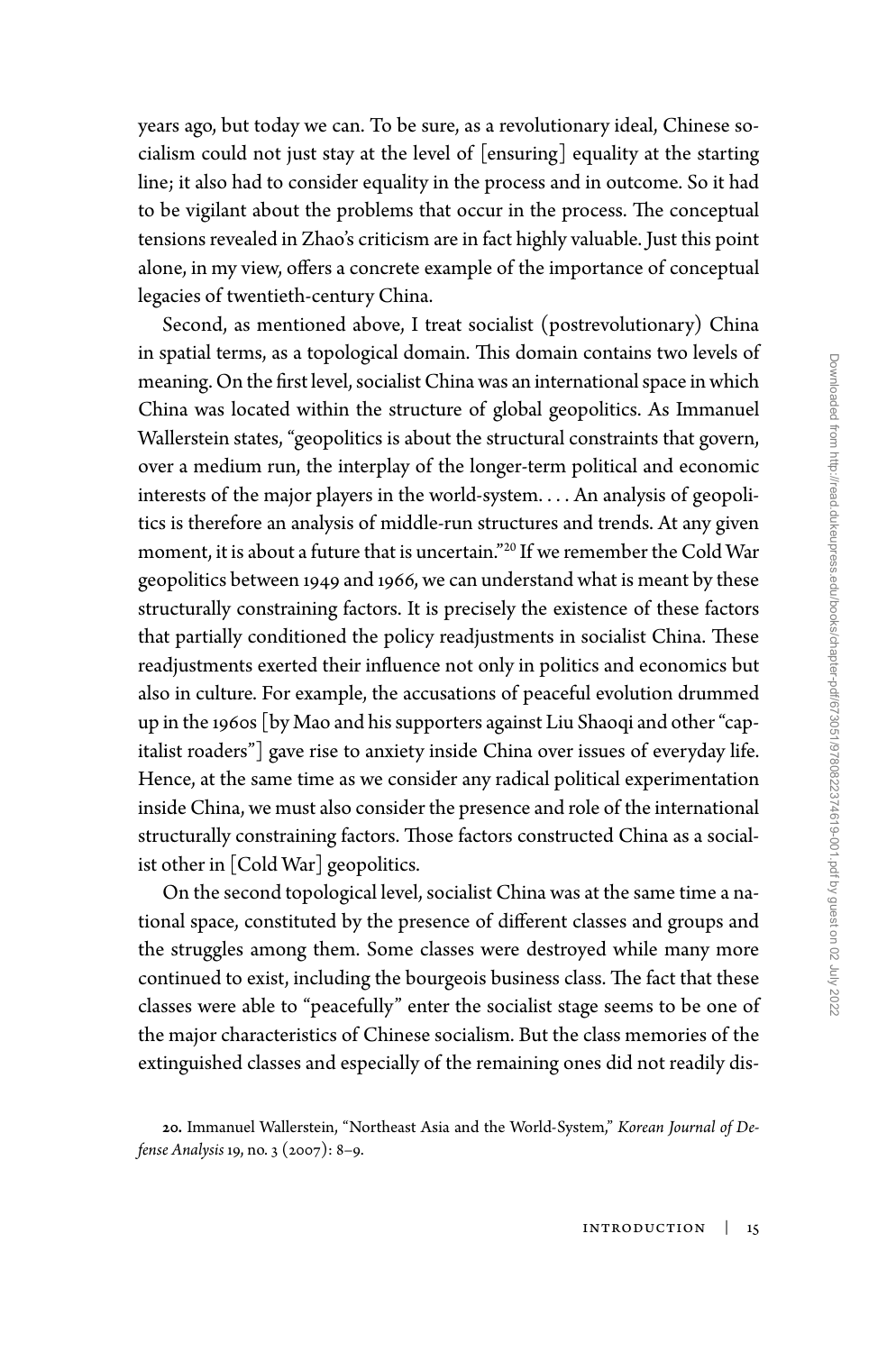appear. On the contrary, they may have just been temporarily buried, only to reappear when the time was right, asserting strong influence on people's life worlds. In this sense, we can say that ideological conflicts were more often than not conflicts between memories (including the writing of family history in the 1960s). At the same time, new social strata were also produced in this domain. These new social strata also participated in conflicts, fighting for their own interests. Indeed, social practices throughout the 1950s to the 1970s functioned like a battlefield for class struggle. This battlefield was without boundaries; it challenged not only the system of private property ownership, but also its culture and the collective memory shaped and informed by this culture. From a pessimistic and fatalistic perspective, we can admit that, when socialism was established in one country, this victory may have already determined the coming doom of its radical social practices. At the same time, a temporary failure does not necessarily entail a permanent one.

Third, China's postrevolutionary and systematized socialism can also be explained as a productive apparatus (*zhuangzhi*). This apparatus consists of highly complex mechanisms mixed, for example, with revolutionary ideals and their various and specific manifestations on the practical level, as well as modern forms of governing and managing models. This set of mechanisms simultaneously produced revolutionary ideals of equality and new social classifications and divisions; visions for [an alternative] political society and desires for a new lifeworld; concepts of the collective whole and of the individual; an emphasis on mass participation [in politics] and a bureaucratic management model; and so on. Combined, these contradictions constituted the complex panorama of Chinese socialism of the time. These contradictory elements were juxtaposed to one another in postrevolutionary socialist China, giving rise to various radical conflicts during this period. In this sense, I do not think it is enough to identify sources of contradictions in socialism as emanating only either from Chinese tradition or external threats. We must also enter and explore the structure within, or the apparatus itself, to look for the roots of the contradictions.

When contradictions abound, they cause crisis in a society. In this sense, we can say that socialism not only produced its supporters, it also produced its own opponents, and that the establishment of a socialist country does not mean the end of revolution. On the contrary, it could well mean the beginning of another revolutionary period. At the same time, however, we must carry out a careful analysis of who the opponents were. They could be supporters of revolutionary ideals, whose criticism may well have hinged on a refusal to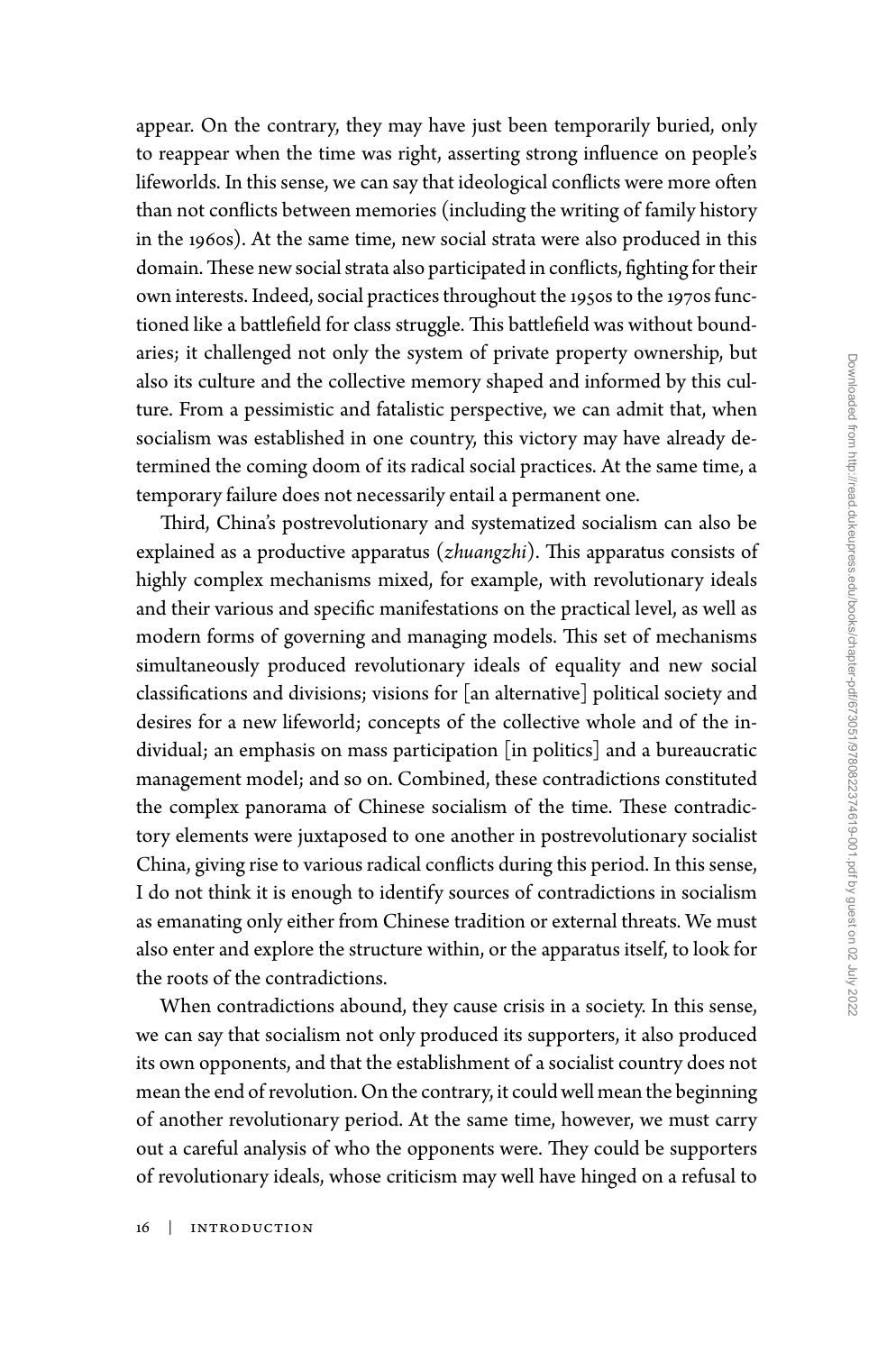accept the loss of these ideals. They could also be supporters of modernization ideals. How to understand the interpellation of the modern, especially technological modernization (which was upheld in the socialist period), is in this sense key to understanding both the socialist period and its aftermath.

#### V

In this study, I do not intend to offer yet another description of a particular history. I am mainly interested in what literature narrated throughout this historical period and how it narrated. Therefore, I do not entangle the issues on the level of factuality and the related conceptual framework of reflection theory. Despite the fact that, thirty years since the start of the post-Mao era, few people would resort to reflection theory to define literature, we nevertheless notice a rather strange phenomenon. There are critics who, to argue and prove the legitimacy of the present, stress the fictionality of literature. When they turn to history, however, they suddenly wish to stress whether or not literature realistically reflected life. It goes without saying that theory here becomes something equivocally employed only in a self- serving manner.

The literature I study in this book belongs to the period between 1949 and 1966, known as the seventeen- year literature. A few works will be from outside this period, such as some of the early works by Zhao Shuli written during the 1940s. As just mentioned, I am not interested in the issue of realistic truth. Instead, I am more interested in what imaginaries and concepts the literature of the time offered. Indeed, I am interested in the various ideas or concepts forwarded via literature. These ideas or concepts are both theoretical and emotional. The fact that we always construct our everyday life based on certain ideas means that literature, in this sense, is always useful. When studying this literature, one should not start by trying to separate it from politics. On the contrary, we must precisely situate it in relation to politics for an in-depth exploration. In this sense, I agree with [Gilles] Deleuze [and Félix Guattari]'s comment on Kafka: "Writing for Kafka, the primacy of writing, signifies only one thing: not a form of literature alone, the enunciation forms a unity with desire, beyond laws, states, regimes. Yet the enunciation is always historical, political, and social."21 Literature is always situated against a certain kind of political backdrop; or, put differently, the political is always part of literari-

<sup>21.</sup> Gilles Deleuze and Félix Guattari, *Kafka: Toward a Minor Literature*, trans. Dana Polan (Minneapolis: University of Minnesota Press, 1986), 41-42.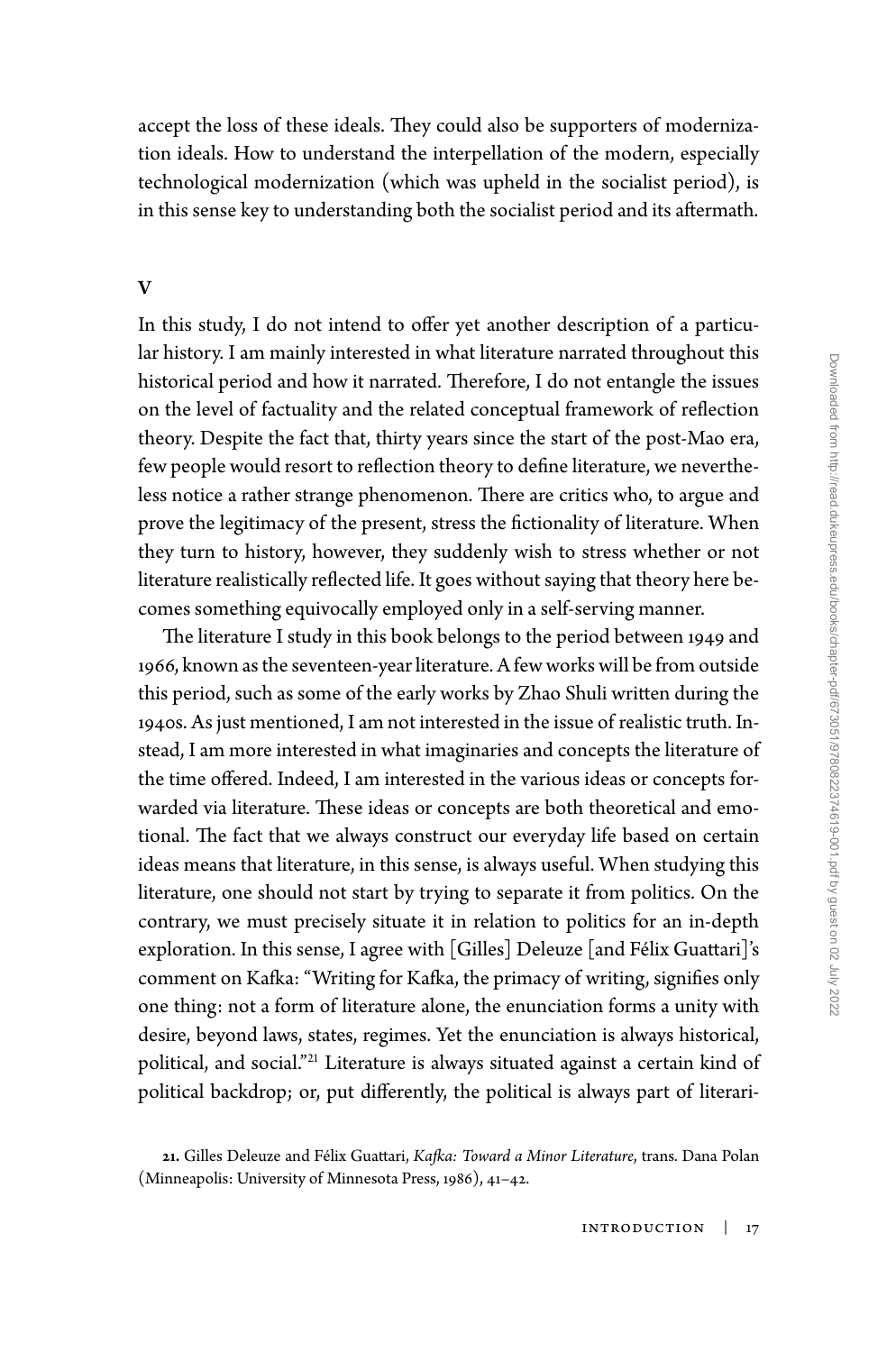ness. It can be a political act to discuss the state or a collective, but it can also be a political act to tell an individual's story.

Broadly speaking, the literature of the seventeen years mainly concentrated on themes such as nation- station/ world, individual/ collective, national [identity]/class, and so forth. The emphasis on nation-state, national identity, and class constituted the political characteristics of the literature of the time. Today, however, whenever the state is mentioned, the label of statism follows; when issues of national identity are evoked, it [national identity] is quickly labeled as nationalism; whenever the masses are evoked, it is viewed as no more than populism. This problem may very well itself be a fundamental cause in preventing certain critical views from coming to the fore. In fact, this problem pertains to more than literature, despite the fact that it is often manifested by way of discussing literariness. I do not deny that in the politicization of literature, some literary texts (including some of the good works) could become political mouthpieces and even serve to support certain policies; as such, in Deleuze [and Guattari]'s words, these works include the "inability to transcend the totality of the legal, state, and social systems." It is in this sense that I agree with the literary movement of the 1980s in its protest again using literature as a tool for class struggle. At the same time, what I do not agree with is the binarized or dichotomized way of understanding the relationship between the state and the individual. As a matter of fact, the perspective of state politics provided the literature of the socialist period with a narrative model through which to perceive the world in a profound way. I have called it a top-to-bottom narration. This way of narration was premised on concrete form[s] of experience, which manifested themselves not only in an attempt at narrating metahistory but also a particular political imaginary for the nationstate. If we reject outright the intervention of the political perspective of this metanarrative (which includes nation- state, history, and so on), we can well lose our political ability to have a dialogue with the world, including a corresponding ability to narrate [and tell stories about the world].

Even though the seventeen- year literature retained a close relationship with the politics of the state, we can still detect a certain form within that transcended this relationship. Several factors contributed to this form. On the one hand, when the politics of the state and writers shared a consensus, there was no conflict between the two. But as soon as the conflict between the politics of the state and an individual writer arose, the relationship could become murky. One typical example is Zhao Shuli. With reference to the existing discussions of this writer, my argument is that, while it is certainly im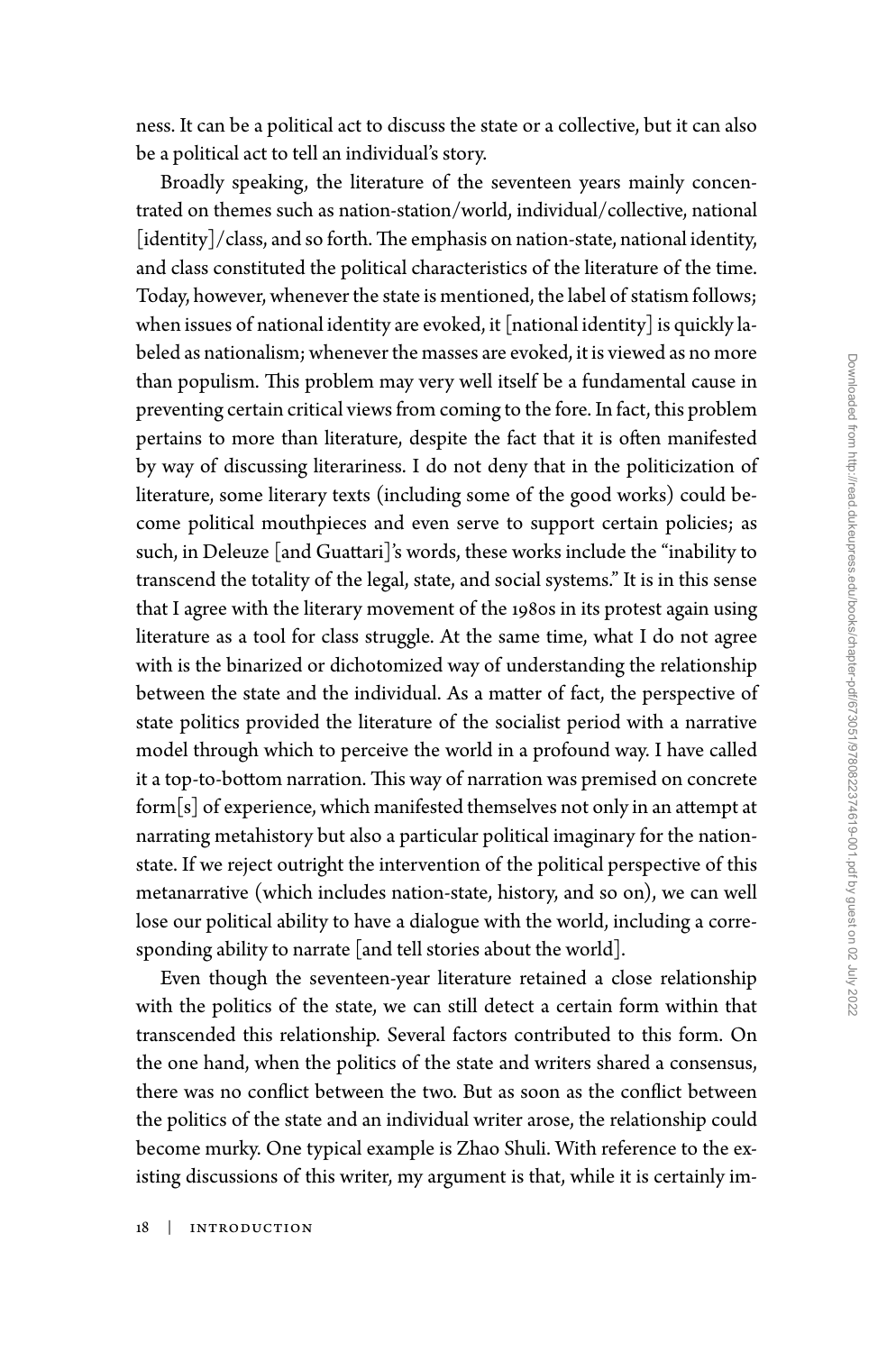portant to explore "the Zhao Shuli path," what is equally important is to explore the question of why this path ended. There are multiple reasons for the end. To be sure, there was direct interference by the state (for example, the 1960s criticism of the middle character [that is, a character who was neither purely good nor purely evil]). But the end of this path could also be related to another modern Chinese intellectual tradition that, as the scholar Luo Gang [of East China Normal University] has put it, can be described as the radical urban intellectuals' romantic imagination of the world. In addition, to what extent Zhao (or whether or not he) exerted a strong influence on contemporary Chinese literature remains a debatable question. The truth of the matter is that much of the seventeen- year literature was a variation on the Western bildungsroman model, and Zhao's fiction does not fit that model.

On the other hand, what is perhaps more important, within the close relationship between literature and politics, is how we explore a more invisible way of writing that "transcends the totality of the legal, state, and social systems." This way of writing stemmed from valuing egalitarianism (*pingdeng zhuyi*), which emphasizes the sharing of mutual interests. In this kind of writing, the individual is always examined by being placed in the context of a collective. While such narration expressed strong disapproval of extreme individualism (which is often interpreted as part of the rule of the jungle), it is also against any form of oppression. This explains why antibureaucracy and antiprivilege were always major themes in the seventeen- year literature. In terms of form, this way of writing provided an opportunity for writers to develop an ability to tell other people's stories well. I believe that how to tell other people's stories well was not only a challenge to a writer's personal experience and his or her own values, but it was even more a challenge to their narrative skills. Obviously, this kind of equality- oriented ideal and respect for lower- class people could not easily be understood by anyone upholding an extreme individualist view. Precisely because of the presence of such ideals, regardless of whether one applauds or condemns this literature, it is difficult to resort to the "totality of the legal, state, and social systems" for a full interpretation.

There are many difficulties in analyzing literature of this period. On the one hand, the quality of works is not even (just like in any historical period). On the other hand, we must not separate literature and politics in a rash manner. Instead, we must examine literature and its history in the context in which literature actively interacted with politics. And we must do so by reading and analyzing the texts closely and carefully.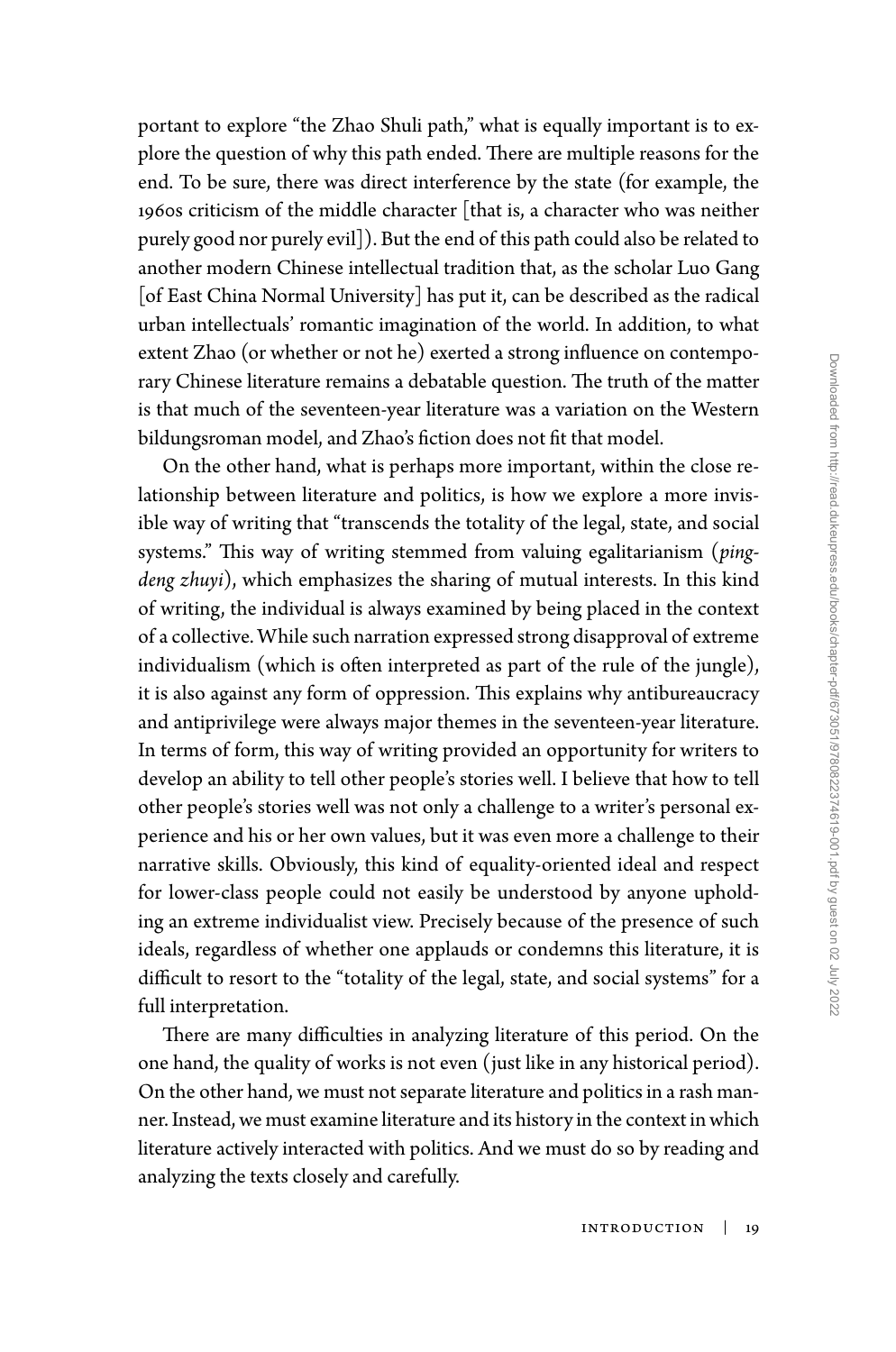#### VI

This book has seven chapters.

[Chapter 1](#page--1-0) is titled "The National/ The Local: Conflict, Negotiation, and Capitulation in the Revolutionary Imagination." This chapter mainly examines the relationships between the state and the local and between the knowledge of modernity and local knowledge in the context of the postrevolutionary socialist period. While there was an emphasis on centralized control by the central government, the local and local knowledge nevertheless persisted. To a certain extent, I do not agree with the view that Chinese socialism was totally antitradition. In actuality, that could not have been possible. Revolutionary China inherited China's traditional territorial space and, inevitably, its corresponding knowledge of various places. The key for us is how to understand tradition in a dialectical manner. I am of the opinion that so-called tradition tended to exist largely in the form of local knowledge or, put differently, existed as localized tradition. This tradition must be understood differently from that of the elites (in the form of a canon). In this sense, modernity and tradition constituted a relationship that mutually enlisted one another. For example, when natural villages were retained as the basic administrative units for the socialist state, parts of the traditional culture and power relations in these villages inevitably were retained. What was retained could on the one hand lead to ideological conflicts, but [on the other hand] it could also be used by modern knowledge. For instance, in literature, the leader-like characters (*dairouren*) are often portrayed with a high moral overtone (such as Liang Baosheng in the novel *The Builders*). Such a depiction cannot be explained by the model of modern technocrats but can be better understood if we search for the ideal type in the traditional kinship system. By extension, it is important to realize that the village constituted one of the most important spatial units in the seventeen-year literature and was more important than the family.

[Chapter 2](#page--1-0) is titled "The Mobilization Structure: The Masses, Cadres, and Intellectuals." It mainly discusses the so-called mobilization structure and the relationships between different groups within this structure. Strictly speaking, this structure was a social organizational form that was not systematized. Yet there is no question that it played a particularly important role in political and cultural life in China. The implication of mobilization no doubt had a Leninist slant to it—namely, imposing class consciousness from outside. But its importance to the Chinese revolution lies in the fact that it helped address the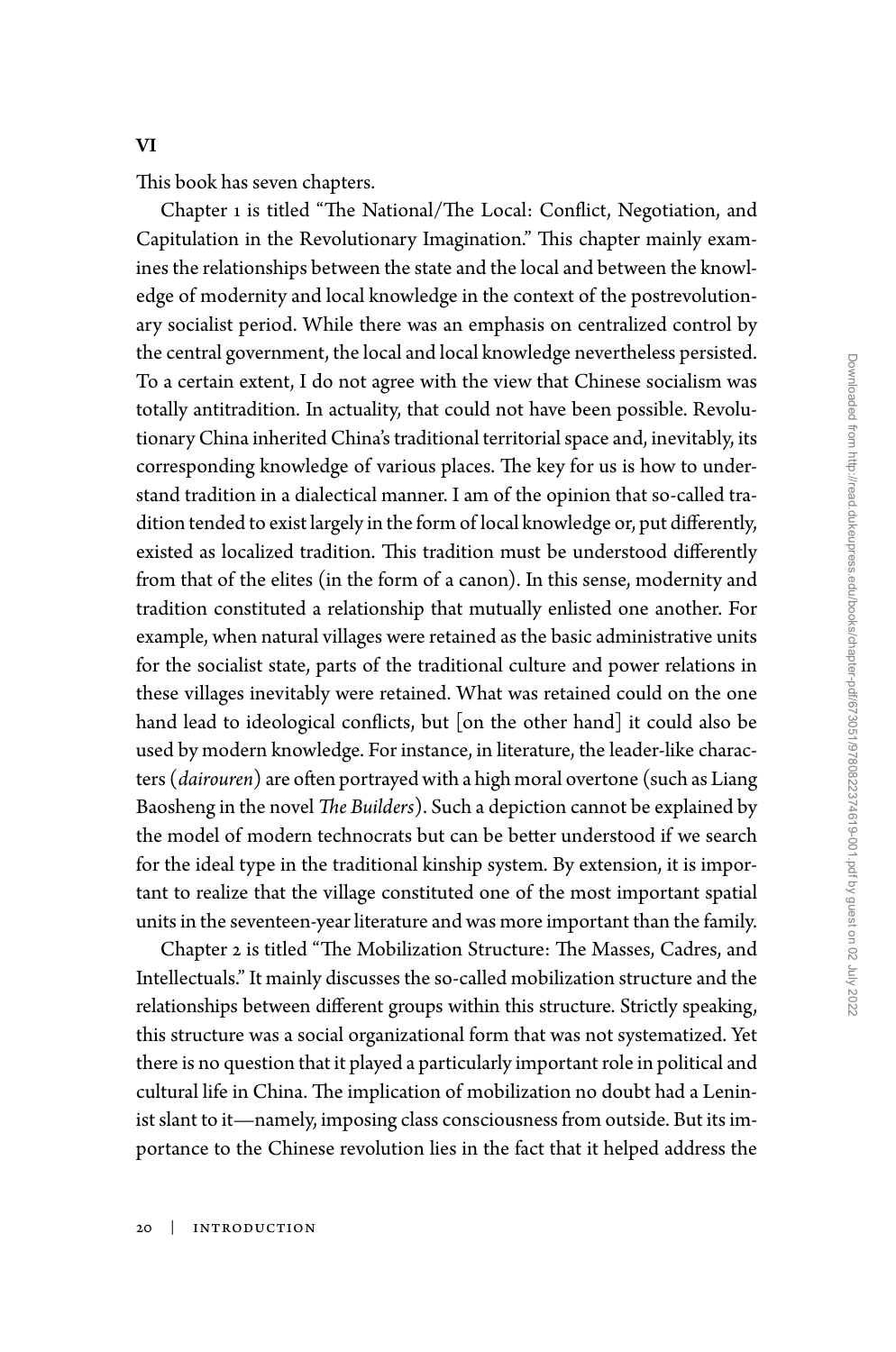problem of China's lack of a large number of industrial workers and a corresponding lack of theoretical guidelines [for implementing Marxist revolution in a rural context]. Via mobilization, the proletarian class could be created as a kind of political proletariat. This political intervention led to the formalization of the class struggle in China and helped identify the embodiment of the proletariat class—namely, the military. If we look more closely at the image of demobilized soldiers portrayed in that literature, we can have a clearer idea of what the political proletariat class meant and how its implication also pointed to the importance of the practice of individual reform. At the same time, this social organizational form also emphasized the creative spirit of the masses on the premise that ordinary people had a natural inclination toward socialism. It therefore also emphasized a respect for the masses with the belief that they were the subject and agent of the revolution. By extension, it gave rise to promoting the masses as the embodiment of social morals and a belief that the new socialist person could be portrayed through them [the masses as the embodiment of social morals]. It goes without saying that, even within the mobilization structure itself, there were layers of contradictions and various expressions.

[Chapter 3,](#page--1-0) "Youth, Love, 'Natural Rights,' and Sex," focuses on the relationship among these concepts. What I would like to add here is that revolution requires passion, but postrevolutionary socialism also needs the production of passion. If passion was once being produced via a slew of representations of sex and romantic love as well as of war (including sacrificing one's life), in the postrevolutionary socialist era in which individualism (including personal romantic love and sexuality) was deemphasized, the production of passion was increasingly transferred to the domain of literature. How to produce passion that corresponded to socialist politics thus became a major question. Otherwise, we cannot explain why revolutionary China's politics could have bestowed so much attention on literature. In this sense, we can assume that various kinds of efforts at the popularization of literature (such as the new popular lyrics movement) had something to do with the endeavor of producing passion. In producing passion, literature also produced youth, or literary youth. I briefly touch on the issue of literary youth again in [chapter 7,](#page--1-0) but the topic requires a more extensive exploration. On the one hand, the literary youth, symbolized as the new socialist persons, were the agents of the socialist future. On the other hand, they were also a major antiestablishment force. As such, the phenomenon of literary youth, together with layers of various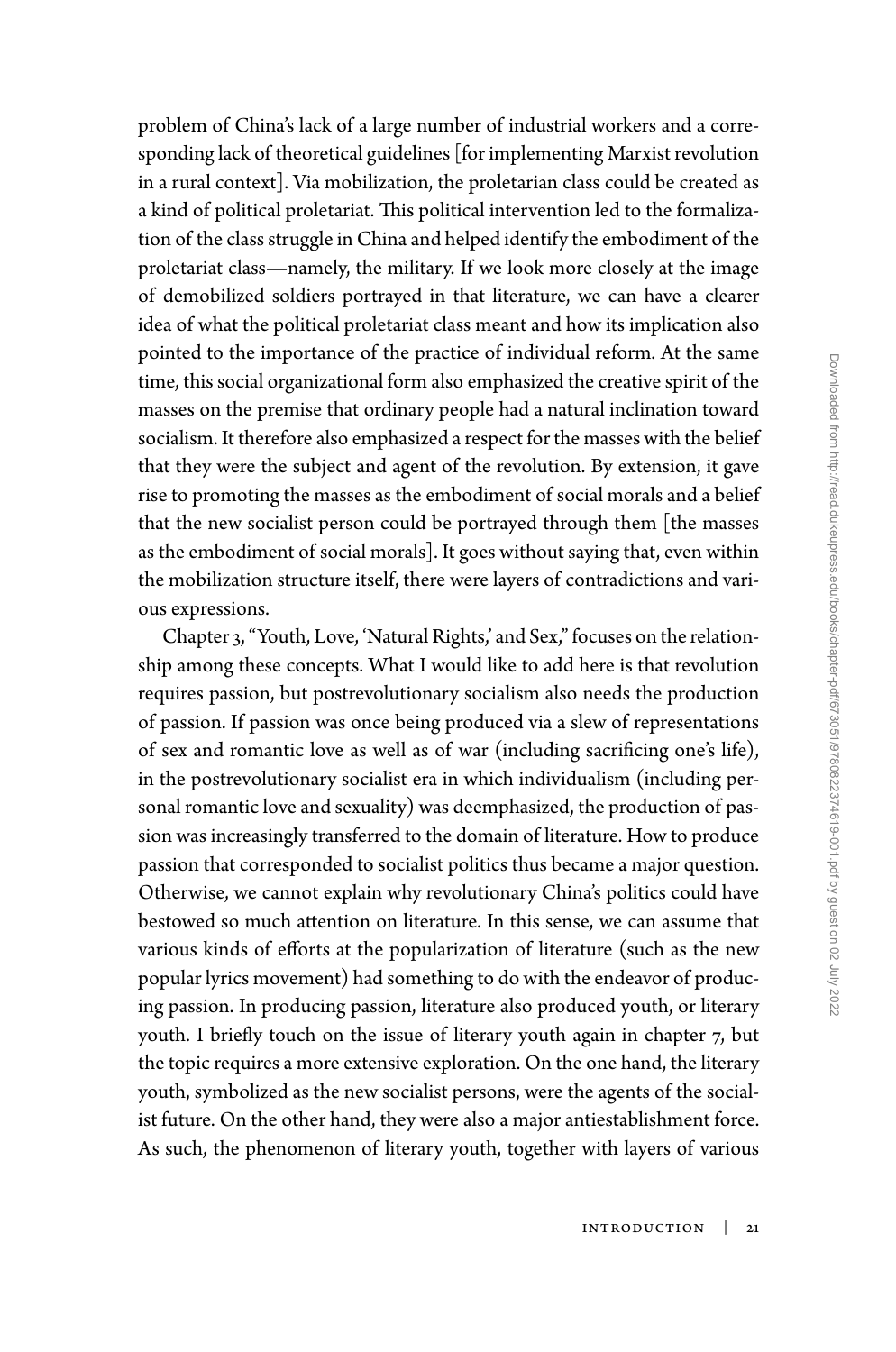related issues, presents itself as an important subject for further exploration. This is not only about the first thirty years of the socialist period but is also related to the thought liberation movement of the 1980s.

[Chapter 4](#page--1-0), "Renarrating the History of the Revolution: From Hero to Legend," focuses on why, in the postrevolutionary socialist period, there was a constant retelling of revolutionary history and how it was retold. A modern nation is first of all a political entity, but such an entity needs cultural support. How best to tell the history and the legendary construction of this modern nation constitutes an important issue of narration. In this narration, the most important task is to establish a collective value system, for the purpose of forming political identity within a nation. Such an identity is both political and historical. In this sense we can see why a depoliticization process must begin with dehistorisization.

[Chapter 5](#page--1-0) is titled "Narratives of Labor or Labor Utopias." In the narration of revolutionary China, *labor* was always one of the most important concepts. The narratives about it were not only political but also (in Zhao Shuli's words) full of understanding or *qingli* [emotion and reason]. Labor as a concept was premised on the basis of understanding or qingli, a premise that contributed not only to the configuration of a particular kind of structure of feeling but also to the establishment of a sense of social justice. The positive valuation of labor brought a sense of dignity to the laboring masses. In this sense, we can say that the Chinese revolution was also a revolution in winning dignity for the masses, or, put differently, the revolution was itself a social practice based on the politics of dignity [for the masses].

[Chapter 6](#page--1-0) is titled "Technological Revolution and Narratives of Working-Class Subjectivity." For quite some time, we have been discussing the demarcations between socialism and capitalism. Often, we find the boundaries are not always that clear. Still, boundaries that differentiate the two have always existed, manifested in the distinction between the different historical contexts of revolutionary China and modern China. The demarcation lies in the issue of who is considered the master. Even though during the socialist period the promise for workers and peasants to become masters was not fully realized, efforts to realize this ideal nevertheless never ceased. And such efforts were always echoed in literature. In the representations of labor, we can see manifestations of modern tensions, mainly between circles of experts and the participation of the masses [in various endeavors]. The latter's participation was more than in politics; it was present in knowledge production as well. In the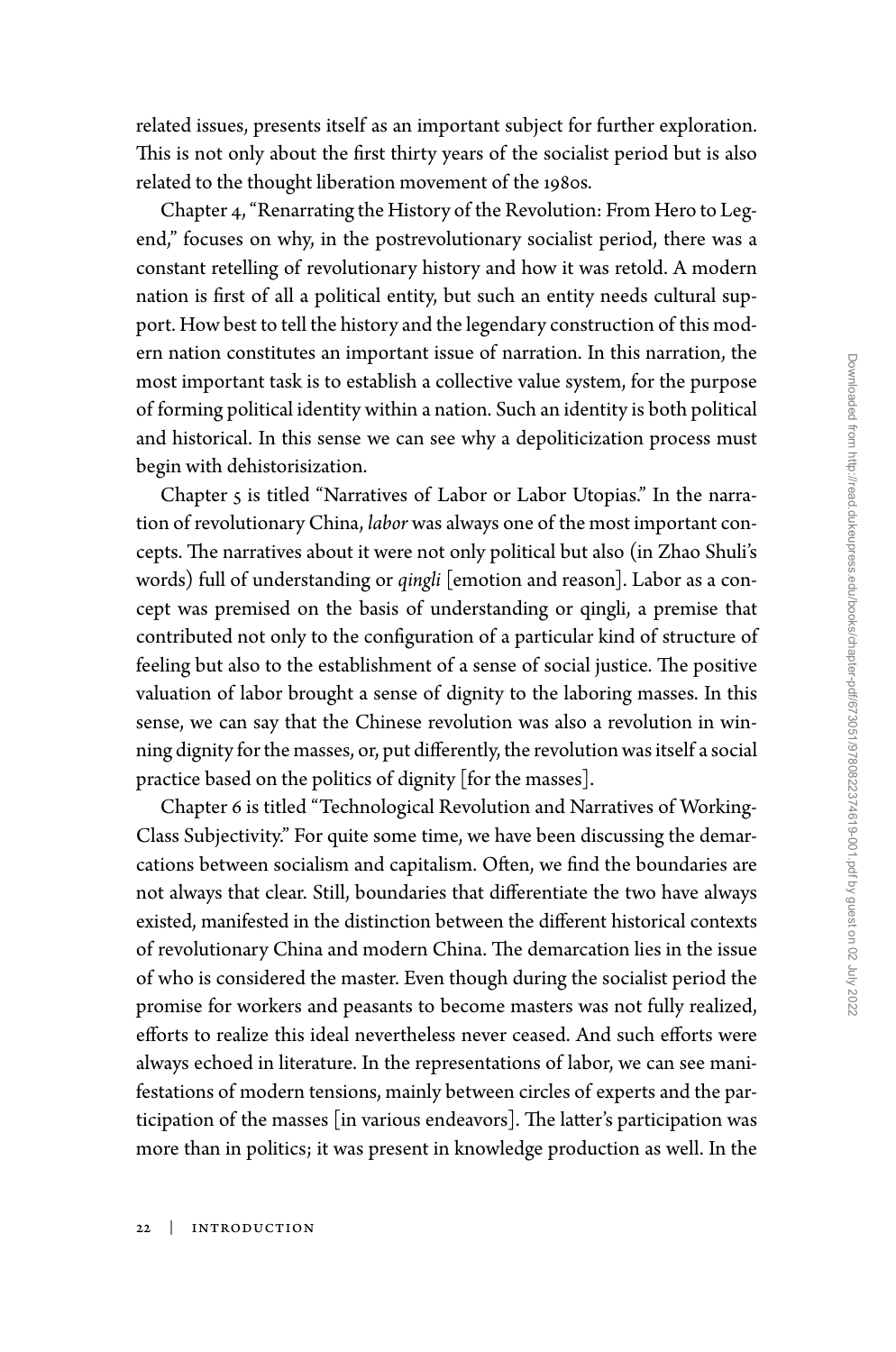process of mass participation, democratization was also gradually transmitted from the political arena to that of economics. The so-called Anshan Constitution was one such example. To be sure, to what extent the masses were able to participate, and what kind of social crisis was caused by repression from management, are some of the questions that merit further and separate discussions. The issue that I am concerned with here is, if the subjectivity of the masses can be realized and established only through their own participation, once such participation comes to a halt, what accompanies this end would be the disappearance of the subjectivity of the subalterns.

[Chapter 7](#page--1-0) is titled "Cultural Politics, or Political Cultural Conflicts, in the 1960s." By the 1960s, I refer specifically to the first half of the decade, before the outbreak of the Cultural Revolution. The importance of this period lies in the fact that the city and its corresponding importance had steadily increased during this period, generating a series of challenging issues—such as the problem of the individual, desire, and consumption—that the Chinese revolution had to confront. We ought not to assume that because Chinese socialism emphasized the collective, the individual had in turn disappeared. On the contrary: in producing the collective, socialism was also producing the individual. The problem was that this individual produced in socialism did not acquire a corresponding legitimacy. While on the one hand, socialism produced more and more individuals, on the other hand, it tried to contain the individual by way of criticizing individualism. As a result, not only were there increasing tensions and conflicts between the individual and the collective, there was also tension and conflict in how to understand the relationship between individualism and the individual. To a certain extent, incidentally, this tension can explain the political demands for the restoration of the individual in the 1980s. To contain this individual, especially individual desire, class struggle became the political form and method through which this tension was addressed. Yet at the same time, behind class struggle there were demands for the formation of an obedient personhood capable of controlling selfish desire. An immediate challenge that this new person faced, in addition, was whether or not she or he was capable of shouldering the mission of the continuous revolution. Continuous revolution demands a politically decisive ability to challenge and subvert, while it also requires a mode of production that can continuously turn out passion. We can find all of these tensions in the film *The Young Generation*, for example, especially the issue of how the literary youth were enlisted in political terms. In this sense, I tend to agree that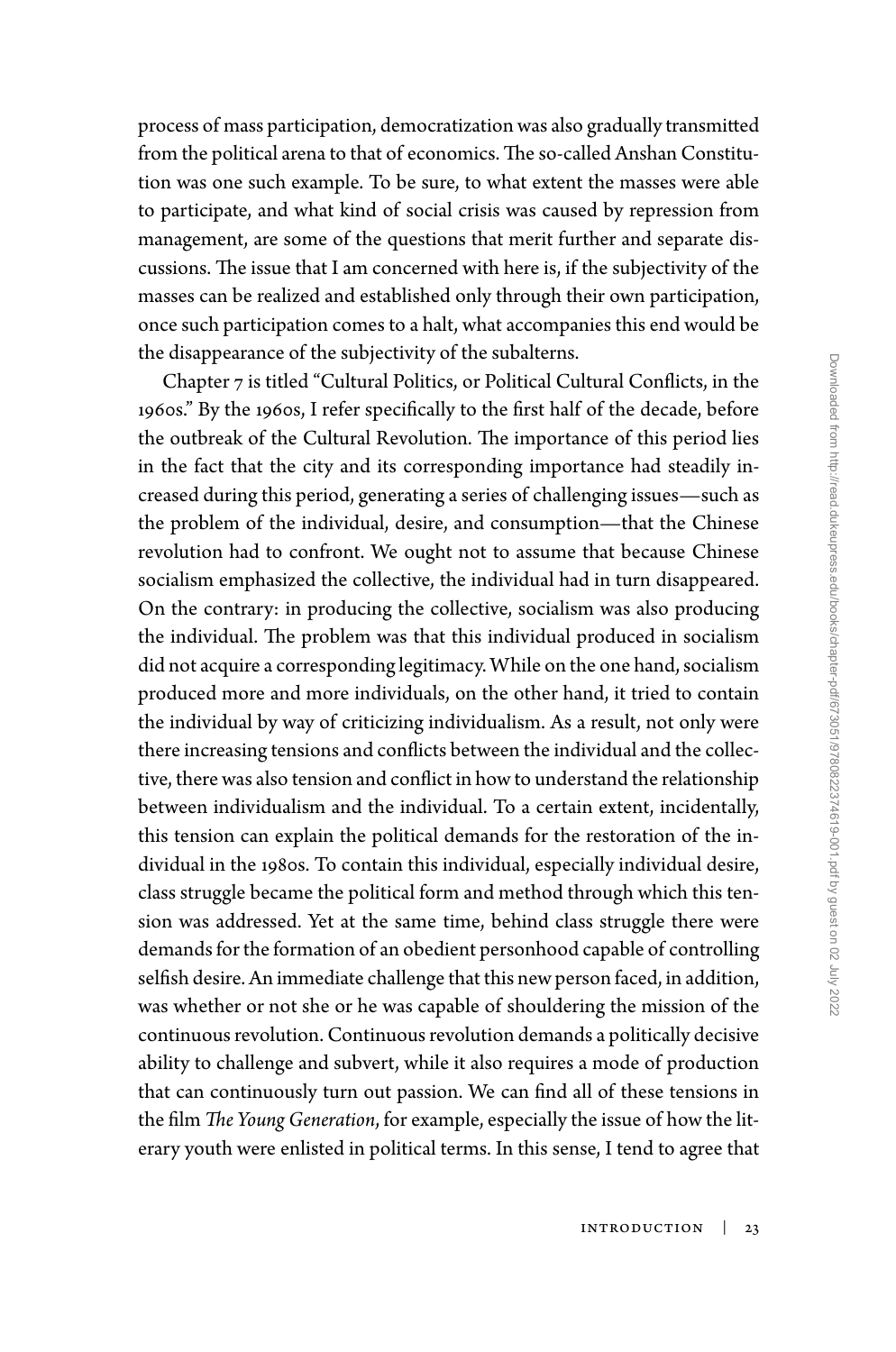the outbreak of the Cultural Revolution was, in part, intended to overcome the obedient society produced in the 1960s and the corresponding crisis in the continuous revolution.

In "Conclusion: The Crisis of Socialism and Efforts to Overcome It," I reiterate my overall historical attitude. On the one hand, we must in earnest summarize the positive experiences and lessons of the Chinese revolution. On the other hand, I also make efforts to explore [the various factors that caused] crises in socialism. My examination addresses the socialist production apparatus, practices to overcome crisis, and the resources employed to do so. If we view the various attempts to overcome the crisis as historicized, we can say that its [overcoming crisis] earliest manifestation occurred in the Anti-Rightist Campaign in 1957, followed first by the call to never forget class struggle in the 1960s and then by the Cultural Revolution; it ended in the 1980s. With that, the entire twentieth century also came to an end [in its revolutionary sense]. This chronology reflects the conceptual characteristics of China's antiestablishment movement on the one hand. On the other hand, it also demonstrates efforts made to search for new conceptual resources. This search revealed uncertainties in socialist theory about conceptual resources for overcoming crisis. It also implies that, when in the 1980s such a search turned to the West (which is the topic of my next project), it would produce much bigger social crises. I do not, however, believe that this search has ended. It will continue until we create a new socialist form.

### VII

When literature, as Hayden White puts it, "pretends to let the world speak for itself,"<sup>22</sup> there already exist differences between imagination and practice and between fiction and facts. But between imagination and fiction, we can still discern a kind of historical discourse of narrative that is influenced and conditioned by a range of factors. Some of the influences and conditions seem obvious, while most come from the political unconscious of a particular historical period. The key question I want to explore is, why write this way? I therefore focus on issues related to the intertextuality between literature and social politics. This is my methodology, even though I do not believe it is the only correct one. As a matter of fact, I cannot believe there is only one cor-

<sup>22.</sup> See Hayen White, *The Content of the Form: Narrative Discourse and Historical Representation* (Baltimore: Johns Hopkins University Press, 1987).